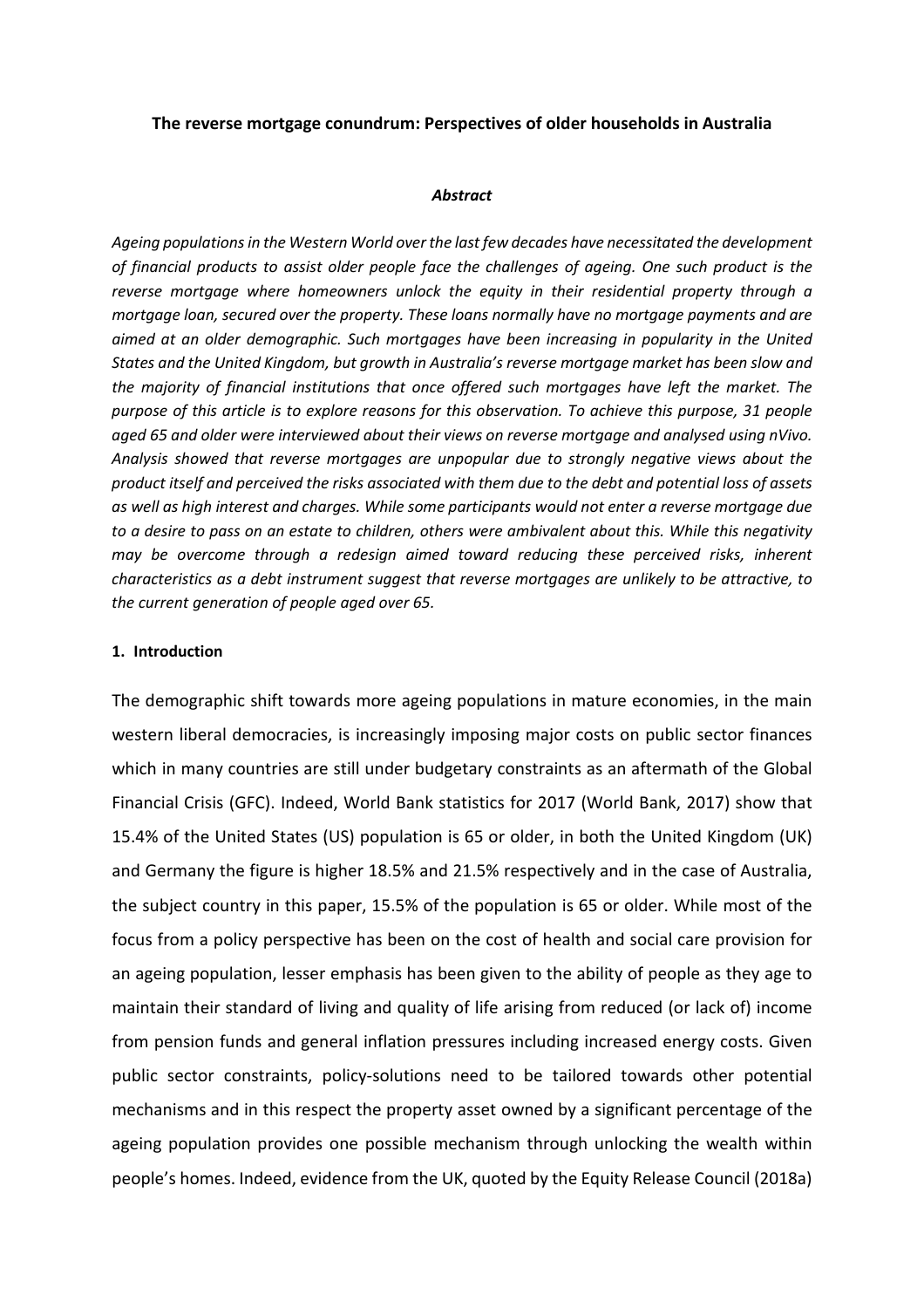shows that this can have favourable impacts with every £1 of wealth released through reverse mortgages generating £2.34 for the wider economy through multiplier effects.

The concept of freeing up equity or increasing liquidity is not new but is now increasingly on offer to those in homeownership through various reverse mortgage products. Research has shown a growing trend in the use of equity release schemes, notably in the US where Haurin et al (2014) discuss the variable rate of take-up and in the UK where recent information shows that the value of equity release schemes doubled from £1.61B in 2015 to £3.06B in 2017 (Equity Release Council, 2018a). As with all property/financial products there are costs, through potential fee structures depending upon the product provider, and risks. Indeed, earlier research by Ong (2008, 2009) illustrated that complex issues surround participation in reverse mortgages and that there is the risk of being left with little equity to meet financial emergencies. Some of these risks have been clearly articulated in a report by the Australian Securities & Investment Commission ([ASIC] 2018) which, nevertheless, found that reverse mortgages have helped older Australians achieve their immediate financial objectives. Even so, there is currently limited choice of mortgage providers with the number of financial institutions offering reverse mortgages in Australia being severely reduced after the GFC from over 20 to only a few, with none of Australia's large banks or their subsidiaries offering them from 1 January 2019 (ASIC, 2018; Collet, 2018; Kane, 2018). Key reasons for these institutions exiting the market is the increased scrutiny and regulation coupled with a lack of understanding on the part of borrowers regarding the financial consequences of taking out a reverse mortgage (ASIC, 2018; Kane, 2018). Indeed, all but one of the reverse mortgage providers assessed by the Australian Securities and Investment Commission have exited the market. Likewise, demand for reverse mortgages has slowly increased since the GFC, although it is notable that it was in decline during the latter part of 2017. In addition to these trends, the Australian government's Pension Loan Scheme, which has been operational for 30 years, has only 710 loans outstanding as of May 2018 prompting the government to broaden the scheme to make it more attractive (Collett, 2018).

With the reverse mortgage market being left to a handful of minor players to service a sector with slow, or declining, growth, it could be argued that the financial institutions that exited the market did so since the risks associated with offering reverse mortgages outweighed the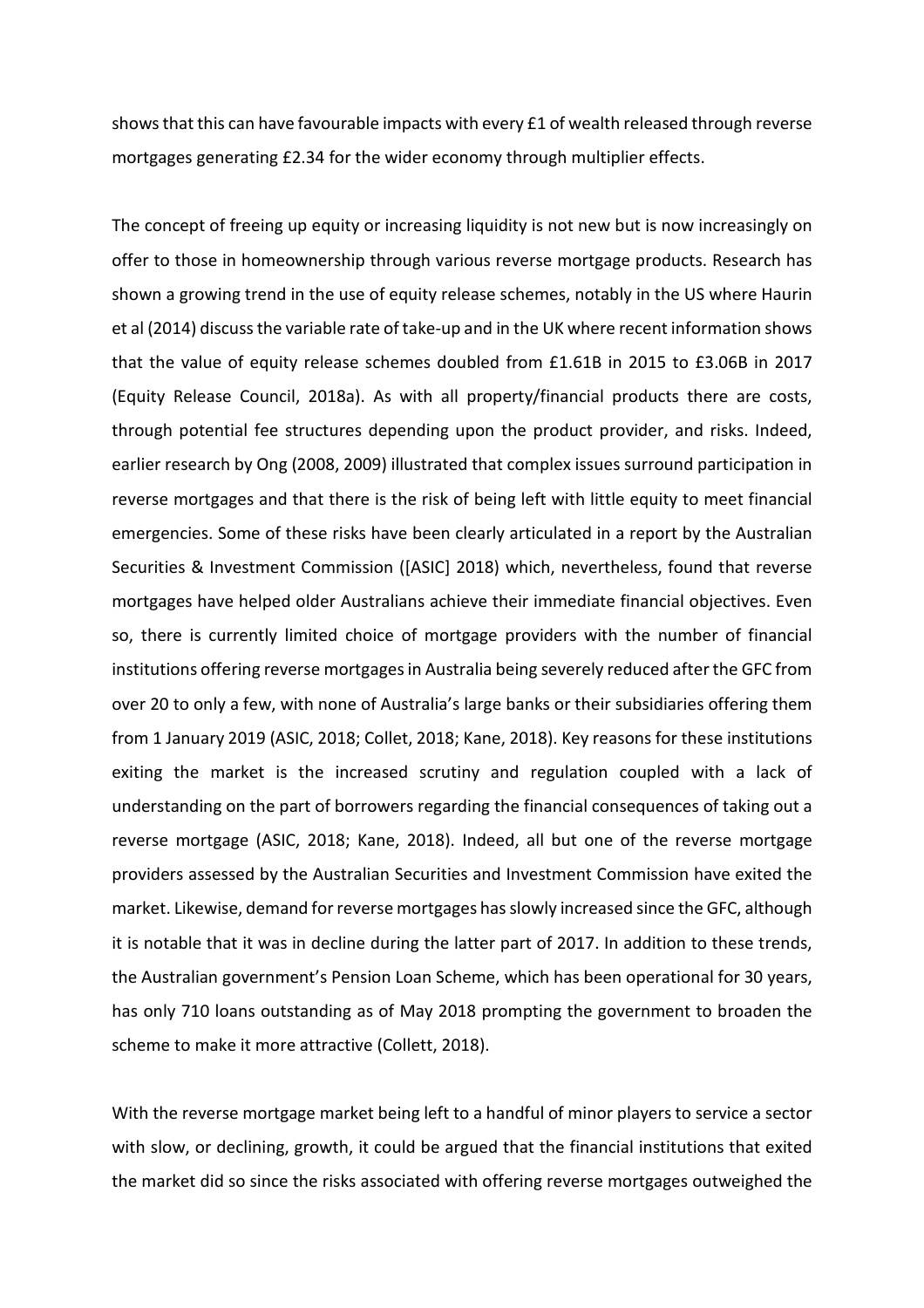rewards from offering them. If demand were higher, financial institutions may re-enter the market. In this sense, the focus of this paper is timely. In exploring through empirical research, the attitudes and perceptions of older people to the opportunities/risks raised by reverse mortgages and assessing the extent of knowledge regarding such financial products, this paper adds to the debate and provides an original perspective by collecting and analysing the views about reverse mortgages of those who have not taken one out to determine why demand is not sufficient to support more providers.

The paper is structured as follows. Section two summarises the literature with a brief historical introduction to reverse mortgages followed by a discussion of benefits, risks, use and ethical considerations. The major theories useful in explaining the financial concerns of seniors, namely the life cycle hypothesis and the precautionary savings hypothesis, are summarised. A review of the theory on the concept/principles of reverse mortgages/equity release schemes, user perceptions and satisfaction with such products, analysis on the update of reverse mortgages using international examples and perspectives from Australia on how reverse mortgages are operating is also provided in this section. Section three provides a reflection on ageing and homeownership in Australia within the context of intergenerational equity and the decision whether to retain the full equity within the family home to enable bequests or release equity for living purposes. Section four compares the international home equity market. Section five discusses the qualitative methodology employed through semistructured interviews to extract older people's opinions and perceptions of reverse mortgages and the qualitative analytical methods used to analyse and interpret the responses. Section six provides a discussion of the results focussing upon negative, positive and neutral views of reverse mortgages and the underlying reasons for such perspectives. Section seven draws conclusions and policy implications.

### **2. Literature: reverse mortgages perspectives and financial theories**

From a historical perspective, Huan and Mahoney (2002) provide evidence of a form of home equity release in Europe dating back over 400 years and discuss how home equity reversion financial products were created in England during the Great Depression of the 1930s. The US in the 1970s was the first country to develop home-equity conversion loans or reverse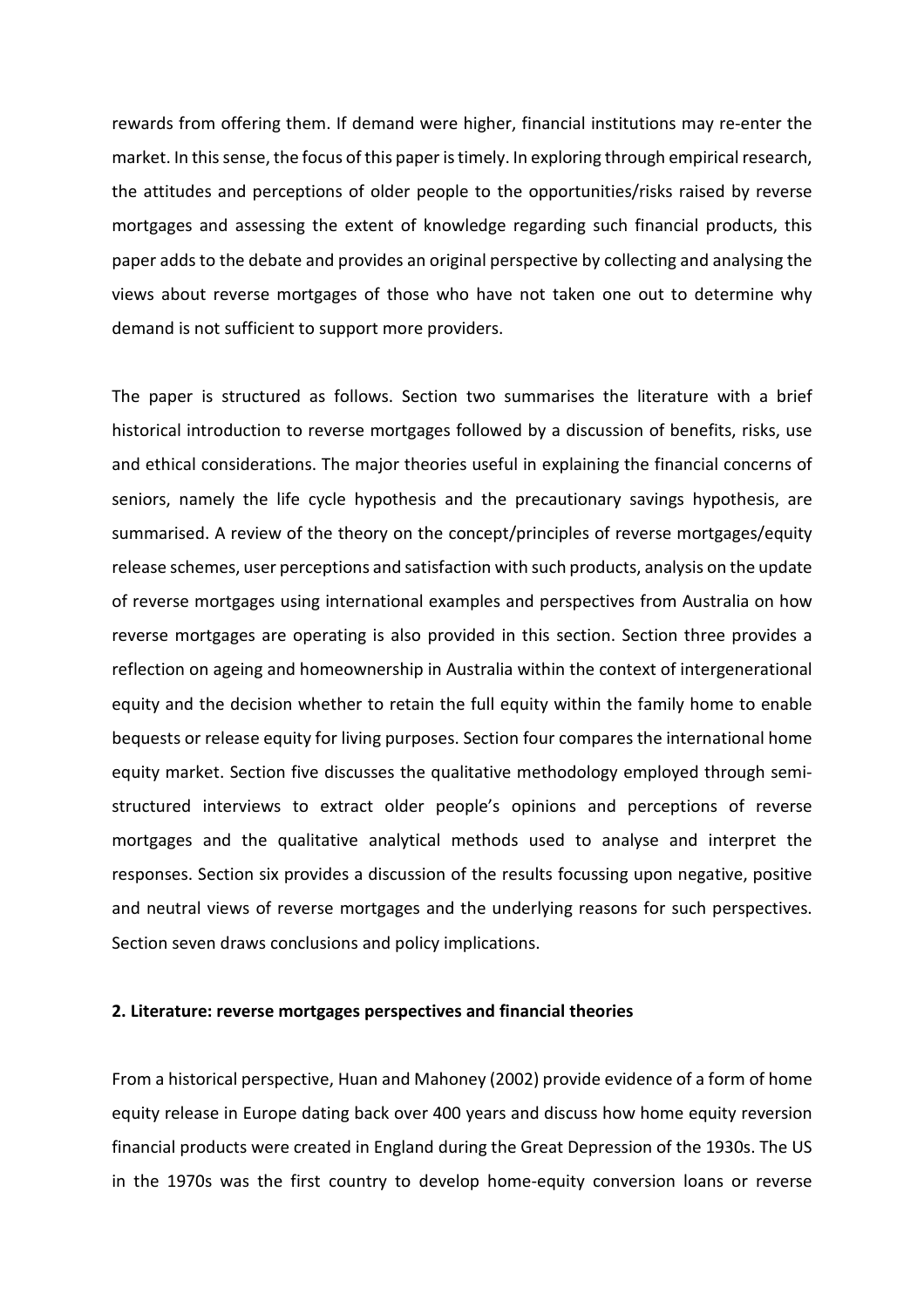mortgages to a wider audience and with other countries following the US lead, some form of home equity conversion loans are now available in most developed countries. In brief, reverse mortgages allow senior homeowners to borrow cash against the equity in their home as a lump sum, a regular income stream or a line of credit. Interest is charged but the borrower does not need to make any repayments; no income is needed to qualify, and no repayment of the loan is necessary until the homeowner moves out of the home permanently, sells the house or dies.

There are a number of potential drivers spurring the uptake of reverse mortgages. For example, Merrill, et al (1994) identified that such loans could benefit many retired homeowner households. It was not until much later that research, for example papers by Cutler (2003) and Sisk (2003), noted an increase in the number of people seeking information on reverse mortgages. Early work in the Australian context, by Reed and Gibler (2003), Reed (2004) and Reed and Wu (2007a), suggested rising house prices in Australia and longer life expectancy rates could make reverse mortgages an attractive product, with careful use. Reed and Wu (2007b) and Reed (2009) report that reverse mortgages were not yet fully understood by clients or potential clients but had risen in popularity in Australia during the pre GFC period, notably from 2005 to 2007. Indeed, Stucki (2006) argued that releasing equity through reverse mortgages has an important role to play in paying for the long-term care of the elderly and Haurin and Moulton (2017) articulated that the increasing proportion of seniors in most countries, through the increased pressure on public age pension schemes, makes equity release attractive as a means of augmenting retirement income. However, the contrary perspective, initially voiced by Gibler and Rabianski (1993), that many senior citizens have an emotional attachment to their homes, with the elderly generally preferring to live in their homes as long as possible is an important factor limiting the uptake of equity release products. Furthermore, more recent research by Nakajima and Telyukova (2017) found that medical expenses, nursing home costs, house price uncertainty and the substantial borrowing costs (relative to ordinary mortgage borrowing costs by younger, employed and income earning borrowers) are factors reducing the demand for reverse mortgages.

Some of the major risks involved in reverse mortgages have been addressed in reports by ASIC (2018, 2019) which discussthe effect that compounding interest has on the accumulated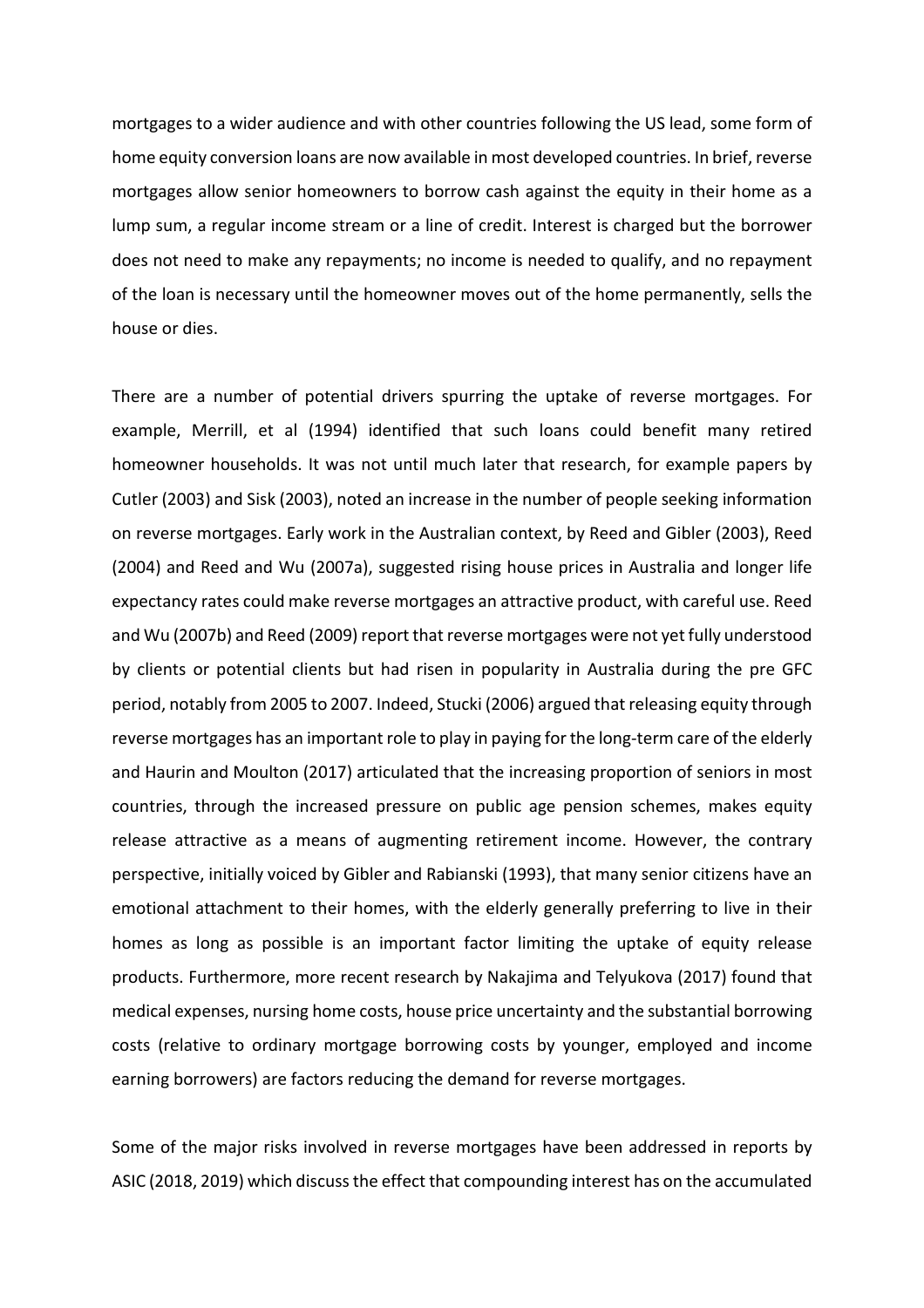loan balance over longer time horizons, how debt increases as interest rates increase and the possible consequences on future borrowings if the home falls in value. Since banks are taking on home value change risk, interest rate risk and the risk of increased borrower longevity, the interest rates charged on reverse mortgages are generally higher than an average home loan. In this context since 2012 in Australia, reverse mortgage borrowers have a "non-recourse" clause in the loan agreement stating that they will not owe the lender more than the sale value of the home. Interestingly, both Ong (2009) in Australia and Davidoff (2006) in the US show that homeowners aged over 75 spend considerably less on home maintenance thereby potentially depreciating the eventual sale value of their properties.

Weber and Chang (2006) discuss many ethical considerations that family, friends, and lenders need to consider in assisting the borrower to make the right decision for their needs, including the autonomy, the dignity and overall welfare of the borrower. Although ASIC (2019) cautions reverse mortgage borrowers to take financial and legal advice, Weber and Chang (2006) suggest the reverse mortgage is a complex financial product not well understood by those who use it. Interestingly, while Jappelli (2010) suggests that the financial literacy of seniors in developed countries is not high, Haurin et al (2017) note that seniors had generally optimistic home price valuations of their residences.

In terms of setting reverse mortgages within a theoretical framework, the life cycle hypothesis of Modigliani and Brumberg (1954) and later Ando and Modigliani (1963) argued that households make savings choices to smooth out consumption over their lives. Thus, young households tend to spend more than they save; over later years they will save more as they earn more and increase their wealth as they continue to do this. At retirement, seniors are expected to spend their accumulated wealth. However, Banks et al (1998) and Venti and Wise (2000) maintain that the consumption of seniors is far less than the theoretical expectation at retirement and Carroll (1997) suggests that seniors are careful about spending down their wealth in their older years because of uncertainties about health. Likewise, the Australian Government Productivity Commission (2015) found that older Australians, particularly the less wealthy, continue to save into their old age because of uncertainties of health care and aged care costs. Similarly, De Nardi et al (2016) argue the risk of incurring medical expenses is an important reason why seniors maintain high wealth levels and suggests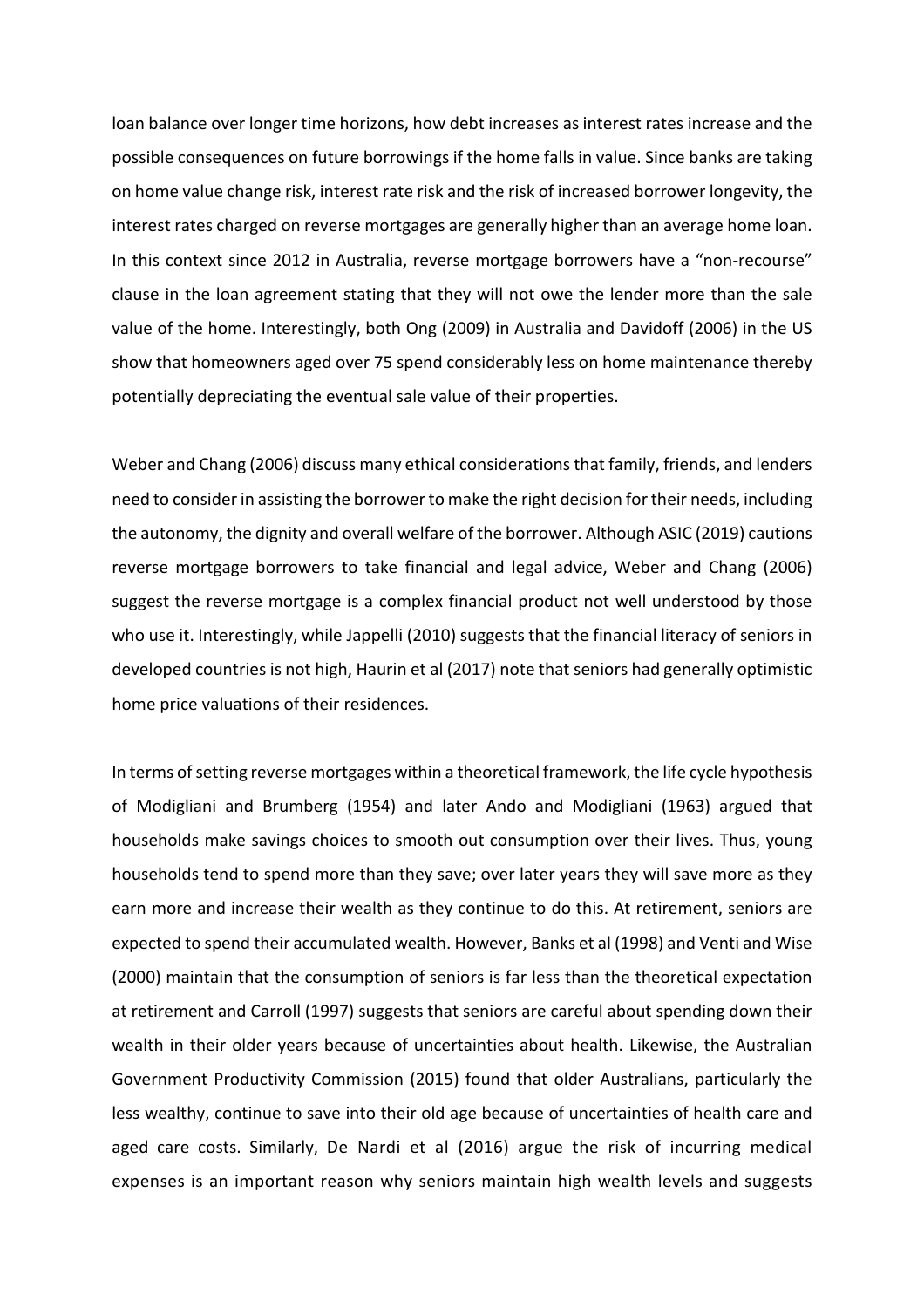that the desire to leave a bequest to family complicates matters and is a major reason for seniors retaining wealth in their later years. Likewise, a study by Lowies et al (2019) shows that running out of money in the later, vulnerable stages of life (85 years and older) is one of the biggest fears of older people and that having money to spend on basic needs and increasing health costs in later stages of life becomes vital to an older person's wellbeing.

The bequest motive arises strongly in the literature as an obstacle to the update of reverse mortgages, though Haurin and Moulton (2017) suggest with falling fertility rates in certain OECD countries and the percentage of childless couples rising, this may be reduced over time. As an example, Mitchell and Piggott (2004), in exploring the concept of using reverse mortgages in Japan, observed that the decline in fertility may reduce the bequest motive. They also point out that high levels of home equity in Japan and releasing some of that equity could improve seniors' consumption and reduce government pension support and long-term care. In Australia, Ong (2008, 2009) argues that reverse mortgages could well improve the economic well-being of elderly homeowners but warned that slow property price growth in some states may leave little to bequest or draw down in later years, particularly for those aged 75 or over. Costa-Font et al (2010) in the Spanish context concluded that the willingness to take out a reverse mortgage was more likely by those with a university education and was largely dependent on the prospect of future economic difficulties. The bequest motive however featured prominently in Spain even where less wealthy seniors would not be willing to enter a reverse mortgage contract even though they might face economic difficulties. Chou et al (2006) using Hong Kong data similarly found that the bequest motive important to middle aged Chinese with children reduces the likelihood of taking out a reverse mortgage.

A major study in Australia by Olsberg and Winters (2005) that involved a survey of 7,000 men and women aged over 50 specifically explored issues of bequests, inheritance and intergenerational relations. This research suggests that many of the respondents have moved on from early generational attitudes of "do the right thing" to "put yourself first". In this respect, over a quarter of all respondents expected to use all their assets while they were alive, and some saw reverse mortgages as the answer to releasing equity which they would use in their later years. However, Olsberg and Winters also found that while the banks expected a high take up of reverse mortgages, in the main homeowners would rather release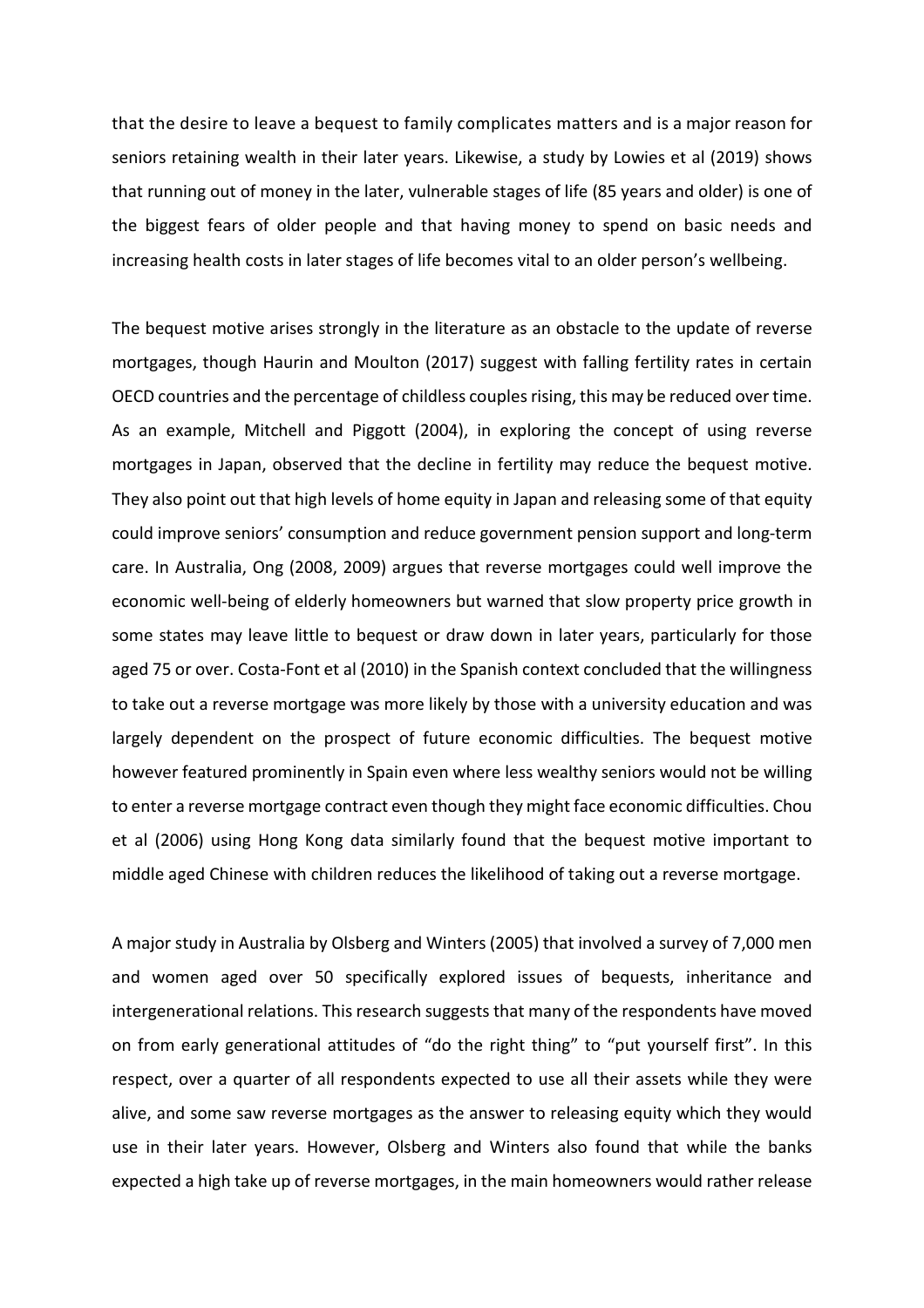the equity in their homes by selling and downsizing. Seemingly, much of the aversion to reverse mortgages centred on a distrust of the banks and the high levels of fees and charges. Also, many respondents were concerned that with the compounding effect of a reverse mortgage, that far from leaving their children a legacy that they might be incurring them a future debt. The study also considered intergenerational transfers in the form of gifts or loans to children, with changes in the socio-political landscape having left most older Australians feeling that they will need to substantially fund their life in retirement. As a result of such changes, many older people have moved from an attitude (towards their children) from one of sacrifice to one of self-interest. While some interviewees had previously given financial assistance, mainly in the form of loans there was increasing resentment when loans were not repaid or when they felt that children had taken advantage of them particularly if the loan enabled them to live beyond their means.

In summary, the expectation that reverse mortgages would increase in popularity as populations age has seemingly not come to fruition with Australia experiencing a relatively low uptake of them resulting in key financial institutions exiting the market in 2018. Most of the literature discussed herein predates the GFC and the subsequent exodus of reverse mortgage providers. Since then, demand for reverse mortgages has been slowly increasing but not at levels where major financial institutions regard the reverse mortgage market as being worthy of their participation, especially given the recent scrutiny by the regulator. Given this unfilled context, which is also contrary to evidence from the US and the UK, this research seeks to explore attitudes of people aged over 65 toward reverse mortgages to gain an understanding of why this financial product is seemingly unpopular and under-utilised. The next section sets the scene for the research by illustrating the high level of equity and value that exists in Australian households that potentially could be unlocked from a reverse mortgage.

### **3. Ageing and homeownership in Australia**

Ageing population is a global phenomenon with projections showing that within the next decade, one in every eight of the world's population will be over the age of 65 years (United Nations, 2017). Indeed except for Africa (Figure 1) all other continents are ageing at a higher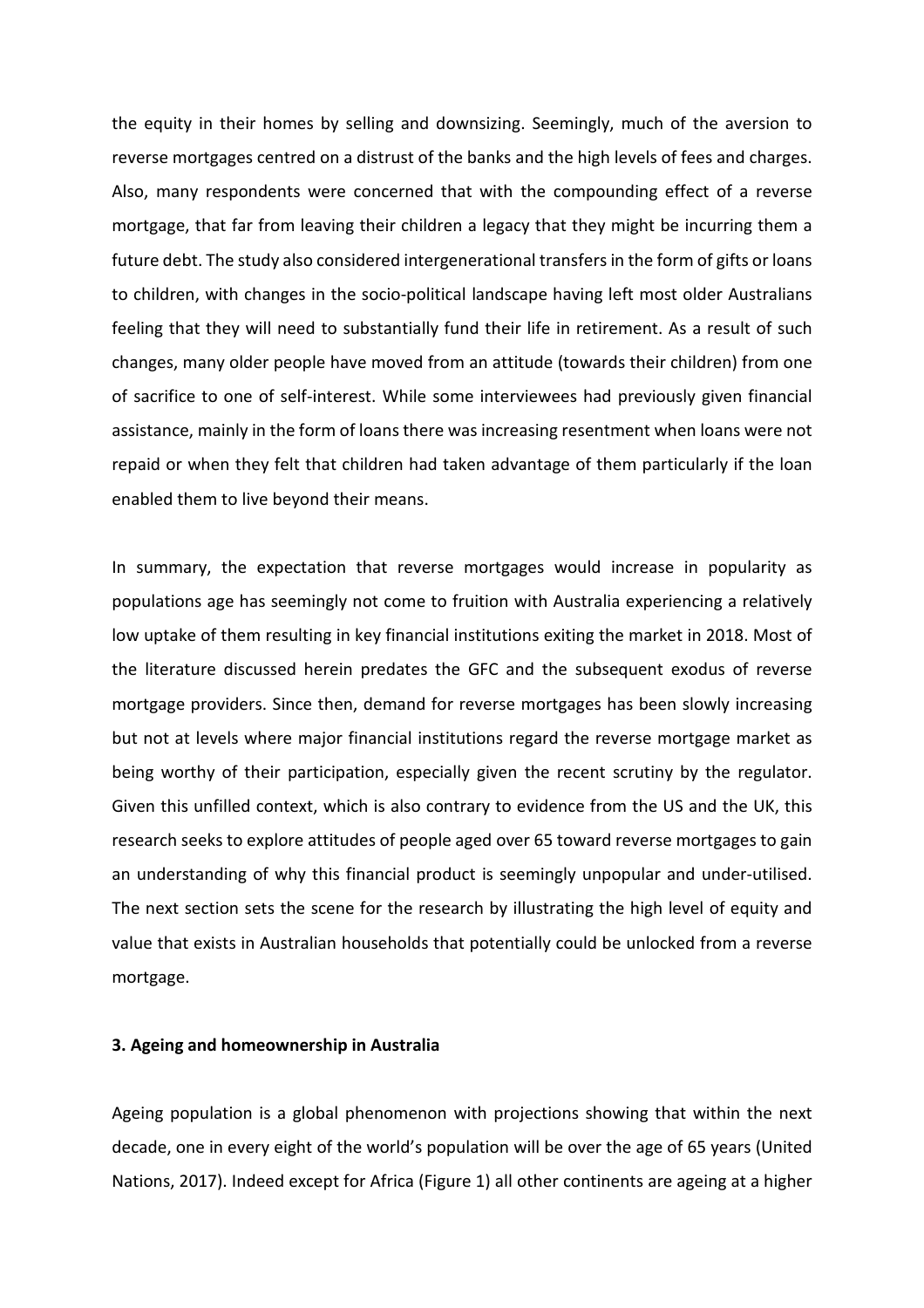rate than the global average. Australia is part of this accelerated ageing population growth with current estimates showing that by 2061 older people, above 65 years, will constitute 25% of the population and those 55 years or older, 36.5% of the total Australian population. Furthermore, it is estimated that the number of vulnerable older people (aged 85 years and over) will double to over 1 million people over the next 20 years (Australian Bureau of Statistics, 2017).



**Figure 1: Percentage of population aged 60 years or over by region, from 1980 to 2050 Data Source: United nations (2017)**

More compelling is the fact that younger age cohorts are declining at the same time rates. Data for Australia (Figure 2) shows that in 1901, 35% of the population were under 15 years of age. In 2015 that percentage had declined to 19%. By contrast, in 1901 only 4% of the population was 65 years and older; by 2015 that had grown to 15% (Australian Bureau of Statistics, 2014). The growth in ageing population together with the associated decline of younger age cohorts are mainly attributed to declining fertility and increasing longevity. Furthermore, global fertility rates are predicted to fall from 2.5 births per woman to 2.4 within the next decade whereas life expectancy has increased by 3.6 years over the past decade (United Nations, 2017).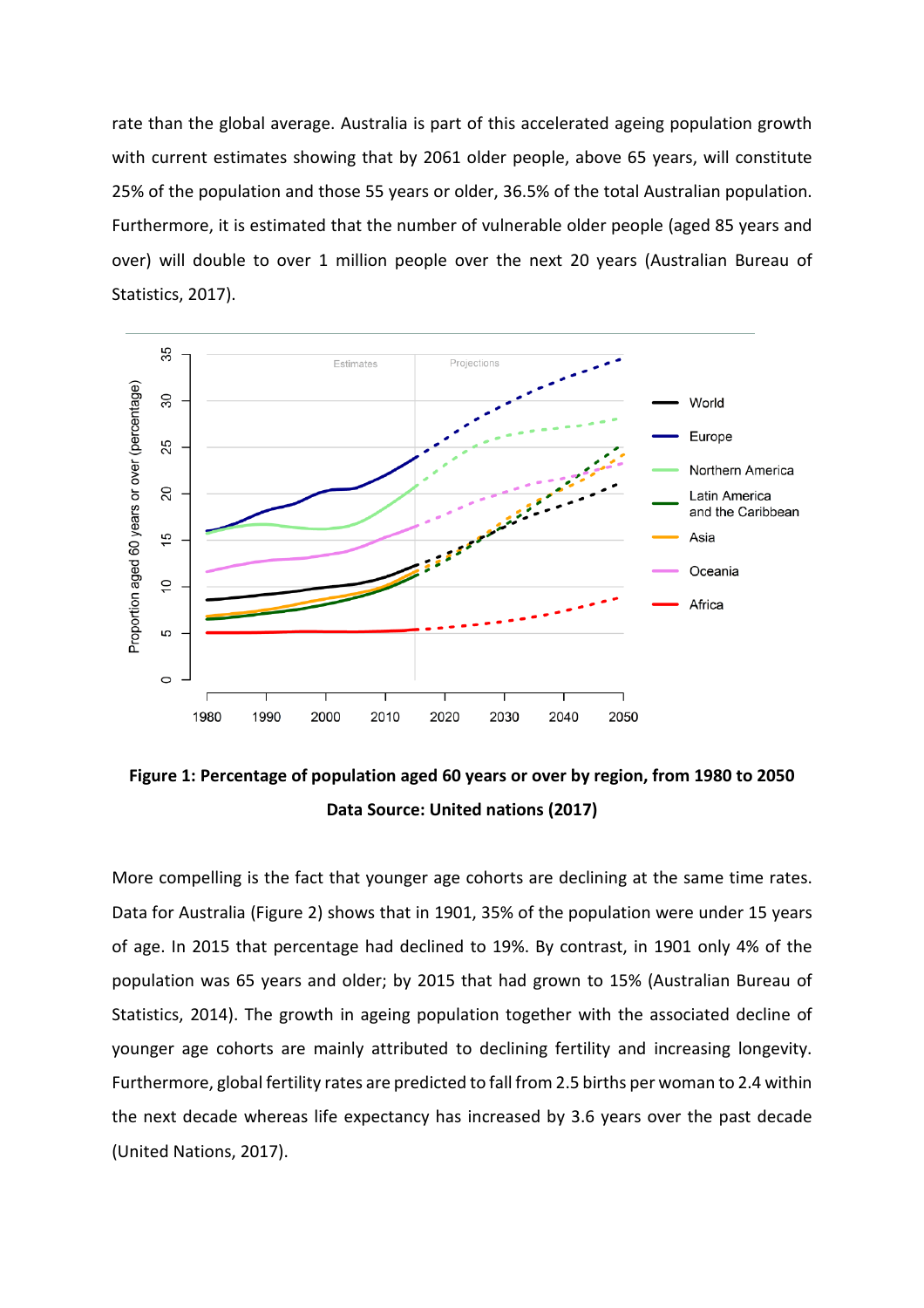

**Figure 2: Proportions of population aged 0–14 years and 65 years and over, 1901–2017 Data source: ABS (2014)** *Australian historical population statistics 2014*

A substantial majority of older Australians (71.5%) own their primary residence outright as opposed to younger generations (18.9%) and, as argued by O'Mahony and Overton (2014), a home owning population creates the opportunity for an asset-based welfare system where older people release home equity to provide financial support in later life stages. However, as shown in Figure 3, several older people (12.1%), presumably in retirement, still need to service an outstanding mortgage and 13.3% of the above 65-year cohort are renting. The latter two tenure groups might present the possibility of financial hardship in later stages of life as mortgage and rent obligations increase with no correspondent increase in income.

These statistics reiterate the importance of owning a home in later life stages in Australia through the financial benefits of the locked in value of the equity in the property asset owned. However, as articulated by Rowlingson and McKay (2005) a major barrier to release equity, at an older age, is the younger generation's expectations of receiving an inheritance, especially if their parents are homeowners. Indeed, asshown in Figure 3 younger generations tend to rent (33%) more than owning (18.9%) their own property. Hence the importance of intergenerational gifting as millennials are more likely to put off the purchase choice, deciding to rent for longer, in the expectation that an inheritance (or gift) will enable them to enter the housing market, with a greater deposit, later in life. This cycling of wealth between generations is supported by the findings of an international study of millennials (CBRE, 2016) which found that in the Asia Pacific region (including Australia) 59% intended to buy but could not do so due to affordability, that 60% intended to buy at some time with 61% expecting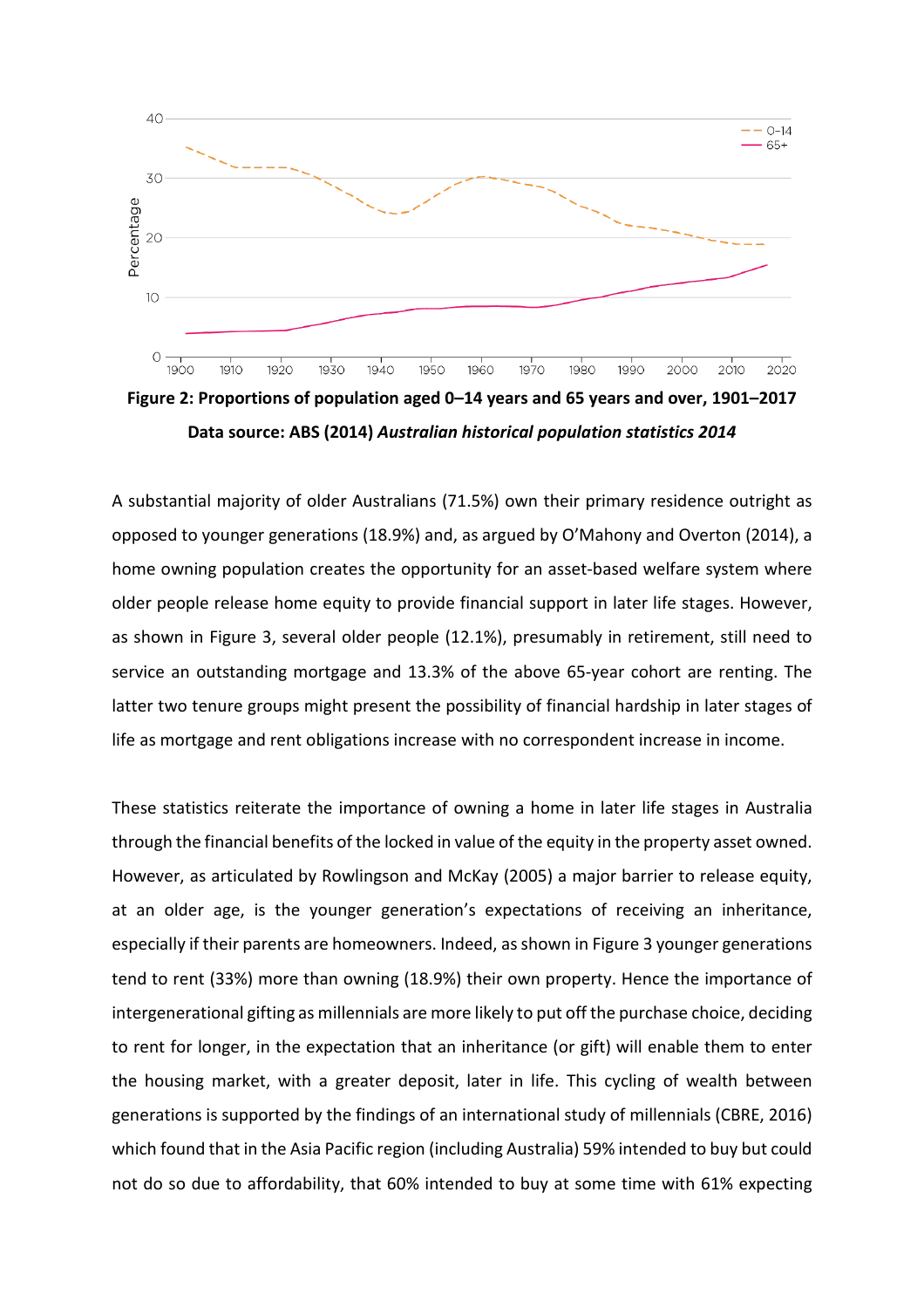support from families to aid in finding the deposit and 5% expecting to fund that though an inheritance. Given these expectations it is not unreasonable to suggest that many older Australians will feel under pressure to retain full equity in their home to fund gifts or an inheritance for future generations. On the other hand, reverse mortgages may be a mechanism that parents use to remain in their own home while providing a gift for children to enhance the deposit amount.



### **Figure 3 Tenure status of Australians (Census of Population and Housing 2016)**

*Note: Percentage of each age group living in properties with different tenure types as a proportion to total persons of that age group. Tenure types Not Stated and Not Application have been excluded.*

This section of the paper has amply illustrated that Australia has an ageing population with significant value locked into their places of residence. This raises questions as to whether the desire to bequeath this value to the next generation is responsible for the seeming failure of reverse mortgages to be taken up at expected rates in Australia (Rowlinson and McKay, 2005) or is this outcome more a reflection of fees and charges (Olsberg and Winter, 2005) or other factors. Before discussing the methodology used in this study, a brief international comparison of home equity is made in Section 4 specifically in relation to the costs, fees and risks associated with reverse mortgages.

### **4. International comparisons on home equity**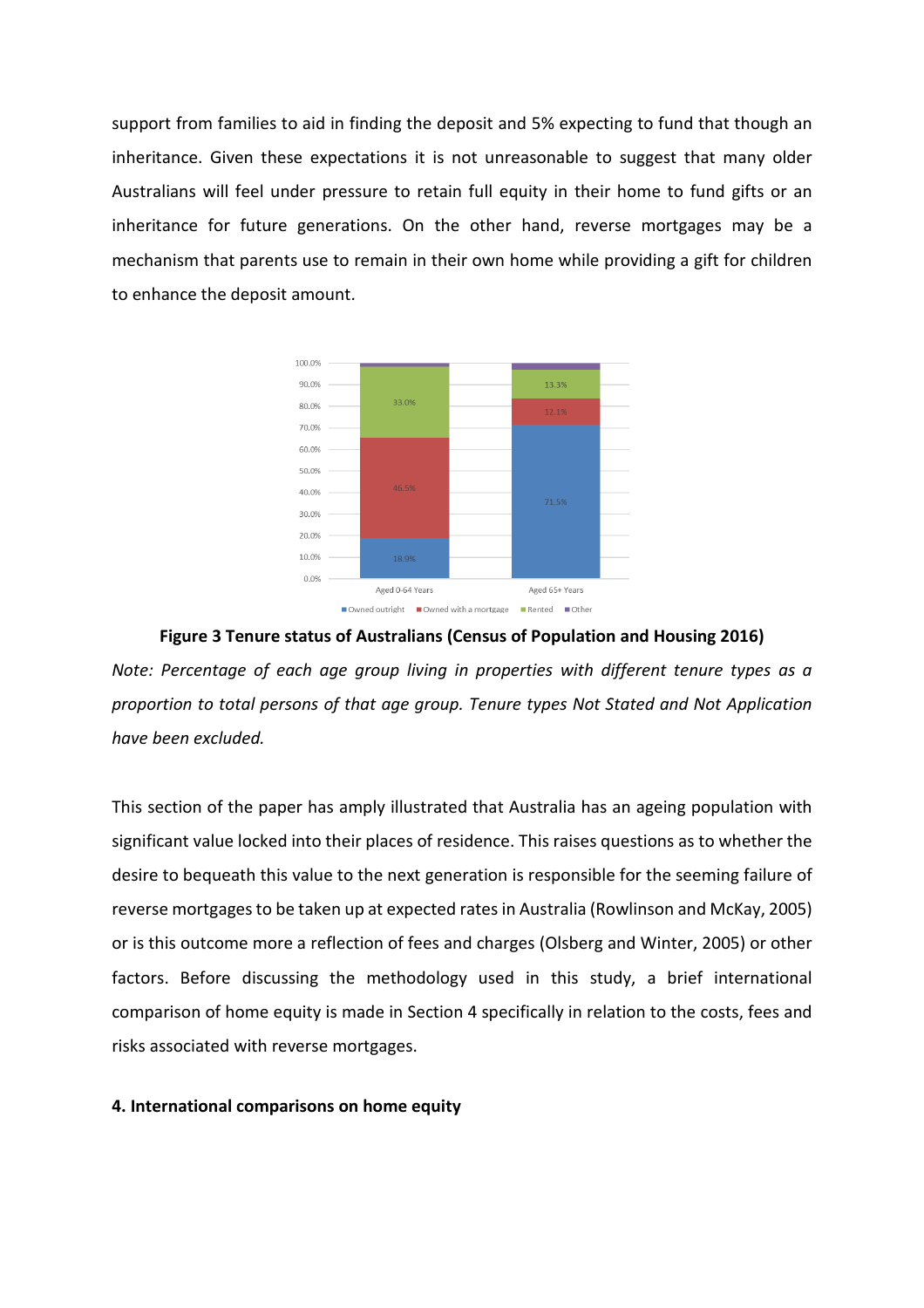In terms of international comparisons on home equity, pensions and retirement income, the most comprehensive study exploring these relationships and the potential impact on public policy is the seminal paper by Haurin and Moulton (2017). This paper explores the consequences of the increasing ratio of those retired to individuals working in respective countries with the concern that private and public savings are not sufficient. To emphasise the public policy dilemma, Haurin and Moulton, quoting OECD data, note that the share of public pension tax revenues to all tax revenues is as high as 0.38 in Germany, 0.24 in the US and 0.19 in the UK. Within this context, home equity release has been viewed as a potential solution with policy tools, both regulatory and fiscal, designed to enable retirees to release capital by homeowners.

In the case of the US, Haurin and Moulton (2017) discuss how the wide range of reverse mortgage providers embraces a mix of both private and public sector provision. The latter includes the largest scheme in the US, the Home Equity Conversion Mortgage (HECM). HECM is federally regulated by the Department of Housing and Urban Development (HUD) in setting guidelines regarding borrower and property eligibility, and federally insured thereby relieving the borrower and lender of selected risks, borne by the Federal Housing Administration (FHA) mutual mortgage insurance fund. However, the offsetting of risk, involves additional costs including an upfront mortgage insurance fee and a monthly fee that is added to the loan balance (Haurin and Moulton, 2017). Despite this level of risk mitigation, Haurin and Moulton conclude that although HECMs have a presence in the US market, seniors access their home equity infrequently. Haurin and Moulton (2017, p. 263) argue that "the small size of the reverse mortgage market is not explained by a lack of supply of loanable funds or constraints imposed by lenders; rather, it is low demand". In this respect it is apparent that the low demand in the US is influenced by high costs (Redfoot et al, 2007) which include fees, mortgage insurance, interest and costs required to maintain the condition of the property. HECMs in particular are considered to have higher origination costs. According to Lucas (2015), even a cursory look at the fees and interest rates on HECMs supports the perception that loans may be expensive for borrowers and profitable for lenders. Lucas outlines that borrowers pay between US\$2,500 and US\$6,000 at origination to the lender, an annual insurance premium of 1.25% of the outstanding mortgage balance to the FHA and incur other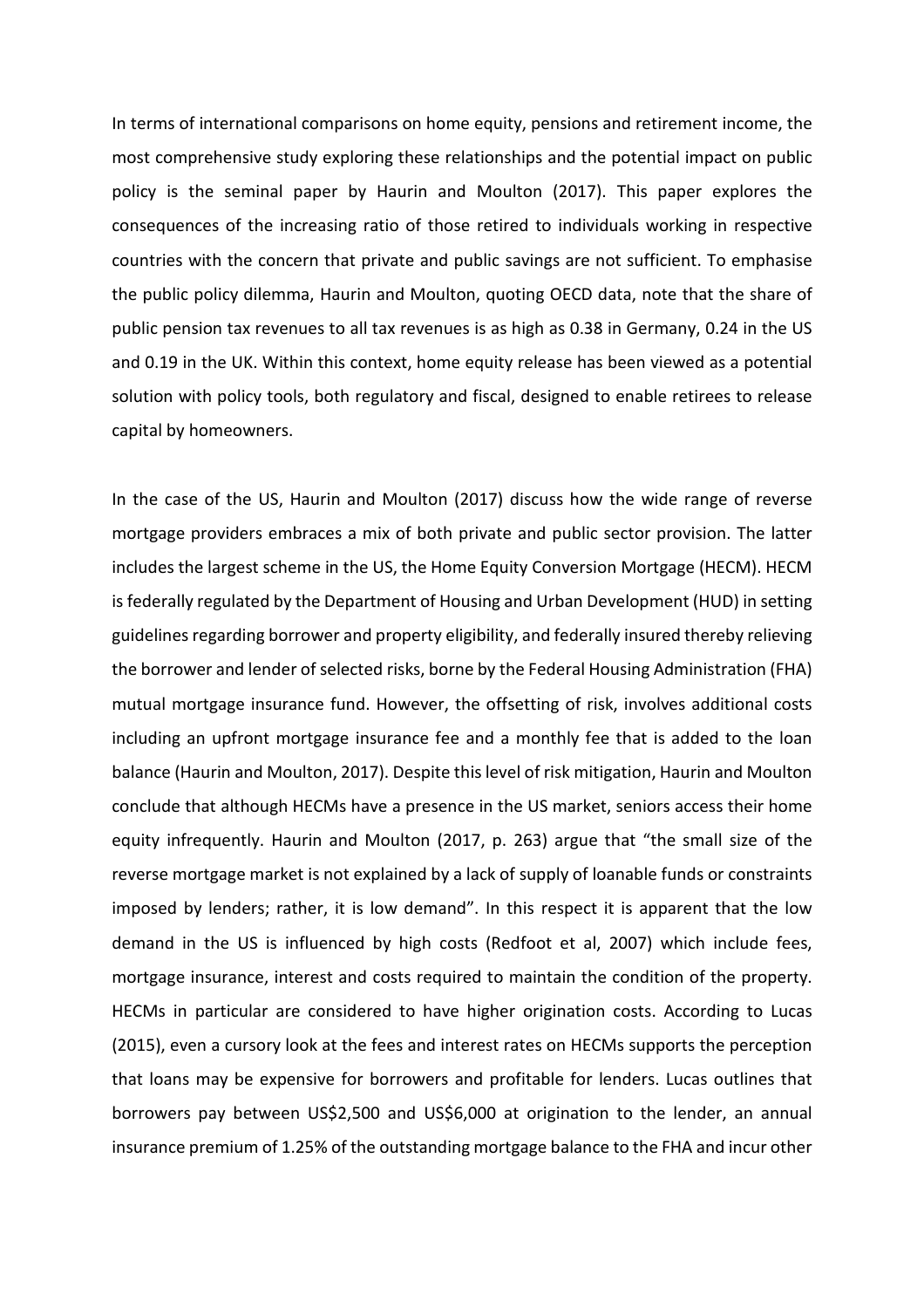smaller upfront fees. Data from June 2019 on new originations show interest rates varying between 1.625% to 6.621% (Department of Housing and Urban Development, 2019).

In the UK, like the US, there is a range of products that fall under the umbrella of reverse mortgages with two main types of equity release Lifetime Mortgages and Home Reversion Plan (Equity Release Council, 2018b) regulated by the Financial Conduct Authority (FCA). Lifetime mortgages allow borrowing against the value of the home-owner's property and is akin to a standard residential mortgage. For lifetime mortgages, interest rates are tailored to specific user circumstances and are fixed or, if variable, have an upper limit which is fixed for the life of the loan. The Home Reversion Plan is where all or part of the equity in the property is sold in exchange for a lump sum or monthly income. The main downsides to reverse products are that interest amounts build up substantially over time with substantial early repayment charges. Typically interest rates on reverse mortgage products in the UK are within the range 3.5% to 7% (in 2019) and additional costs, including fees, are within the range £1000 to £4000 (UK Care Guide 2019).

The situation in Australia has many similarities to both the US and UK. According to ASIC (2018) most loans are a line of credit (70.2%), with lump sum (13.8%) and progressive drawdown (9.2%) less frequently preferred equity release options. Again, interest rates, which according to ASIC are typically at a rate of 1-2% higher than standard homes loans and calculated on a compounding basis, present the highest risk element to users, leading to an erosion of equity in the property. In this respect an illustration provided by Canstar (2019) highlights potential costs involved, with average upfront fees of AU\$872.50 and average ongoing fees of AU\$77.65 per month, coupled with a variable interest rate of 6.25% on a \$90,000 loan can, over a 10 year period, result in interest payment of AU\$82,175 and fee payment of AU\$9,608. A key point of difference in Australia, compared to the US and the UK, is that by 1 January 2019, only two financial institutions offering reverse mortgages remain in the marketplace (Collett, 2018, Kane, 2018). It is against this background that the next section of the paper discusses the methodology used to address these and other questions by exploring attitudes and motivations of people aged over 65 to reverse mortgages.

### **5. Methodology**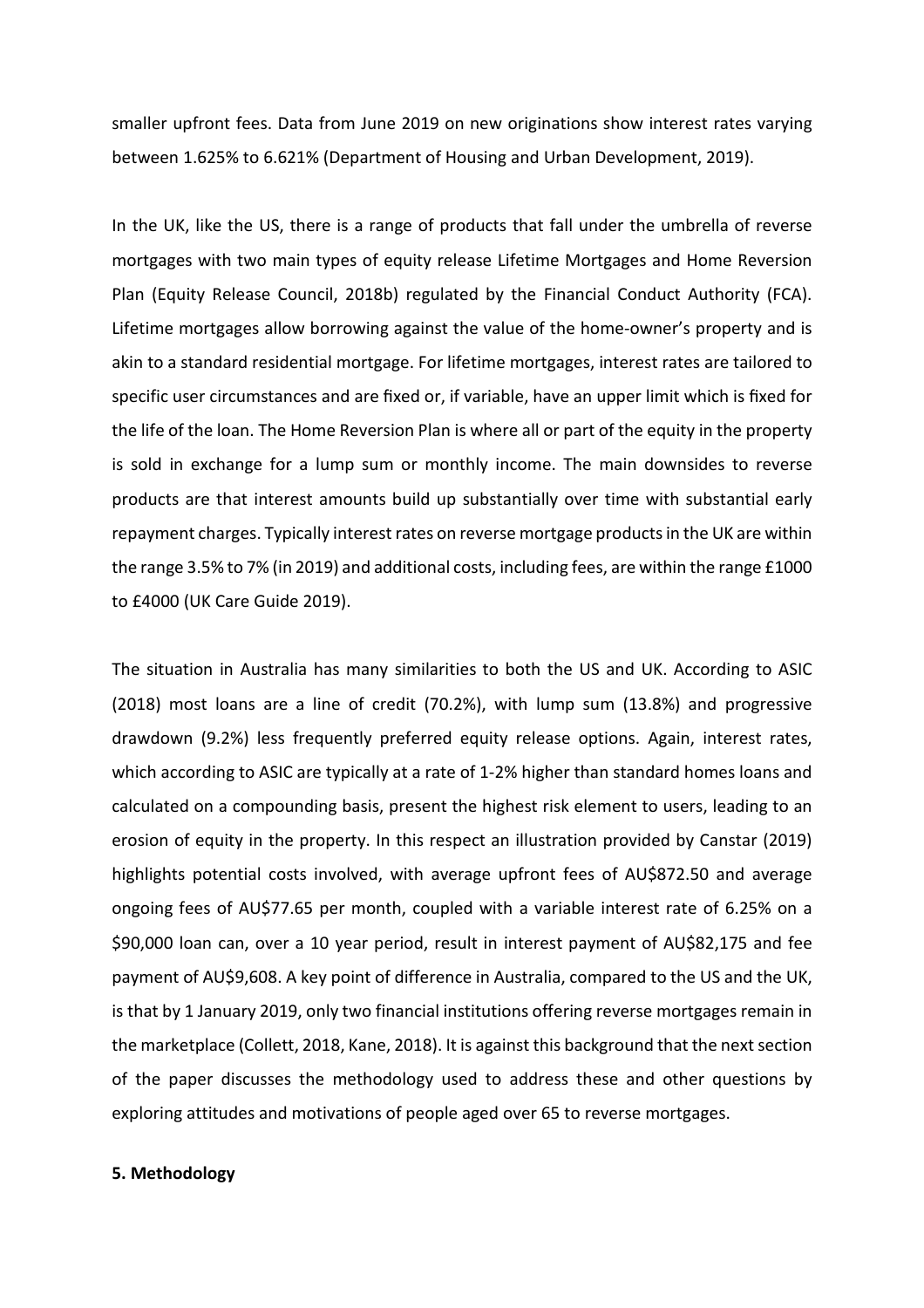The empirical research underpinning this paper is qualitative in context drawing upon a rich source of opinion and perceptions from interview evidence. Since this research is concerned with reverse mortgages, the target demographic interviewed is composed of people aged over 65 years. Participants were part of a larger study concerned with the financial capability of older South Australians aged over 65 in choosing financial products from financial institutions. Interviewees were invited to participate in this broad study through a small print advertisement that was dropped in their letter box at retirement villages or left at the foyers of non-government organisations that older people tend to visit. Approximately 250 advertisements were placed in this way leading to 31 individual interviews being conducted using a semi-structured technique where participants were asked whether they had heard of reverse mortgages and, if affirmative, their opinions on this financial product. While participants were all located in the metropolitan area of South Australia's capital city, Adelaide, the views of the participants are likely to be generalisable across Australia since the federal government policy encourages older Australians to age in place and unlock equity in the family home where necessary (ASIC, 2018). Furthermore, reverse mortgage products that have been offered by financial institutions are very similar Australia-wide with little geographic variation and are regulated by the same agency throughout the country (ASIC, 2018).

An inherent part of the semi-structured interview process was to ask probing questions designed to drill down into the reasons for the responses given with the objective of the questions to explore views about reverse mortgages. Given the exploratory nature of this research into attitudes and views of older people with respect to reverse mortgages and the lack of any other comparable study in an Australian context, it was vital that all questions were clearly articulated and understandable by the target group and that interviewing procedures focussed on these specific goals. All interviews were recorded and subsequently transcribed by a professional transcription service into a format suitable for qualitative analysis.

Each complete interview transcript was imported into *nVivo* (version 12 or Macintosh) analysis software and searched using the term 'reverse' to identify the part of the interview where reverse mortgages are discussed, typically at the end of each interview. These parts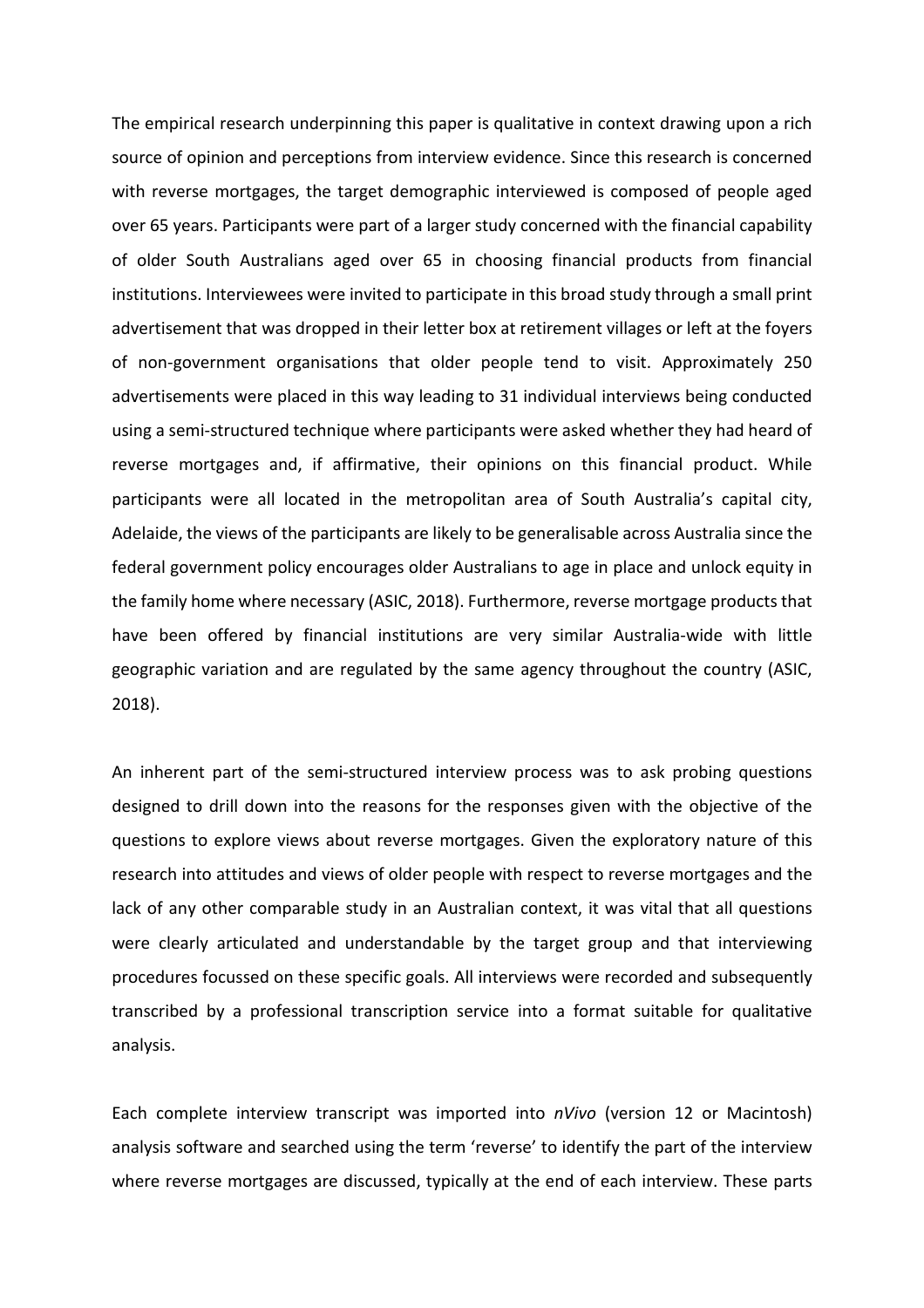were read to gain familiarity with their content and coded into broad themes: negative views of reverse mortgages, positive views or a neutral view or no view. This raised the question regarding the specifics behind these views, what exactly was positive, negative or neutral? More detailed coding to address such questions led to the division of quotes into primary (mother) nodes based on positive, negative or neutral responses and secondary (child) nodes providing more detail of such responses such as whether reverse mortgages were viewed positively or negatively due to, for example, aspects of reverse mortgages or the person's circumstances. A second level of child nodes was created to code, for example, what particular aspects of reverse mortgages or what particular circumstances led to a negative or positive view. The mother-child-child node arrangement allows a drilling down into specific reasons behind participants' views while also enabling categorisation. Coding focused on themes rather than specific coding units such as words, or groups of words and the like. *nVivo* counts which interviewees and quotes are coded to particular nodes and these are tabulated in the next section. Semi-structured interviews allow the interviewees to respond as they see fit and for the interviewer to probe for further information. As a result, an interviewee may express many views about reverse mortgages that might be positive, negative or neutral in various ways. Each view was counted separately. Consequently, the number of responses exceeds the total number of interviewees. Furthermore, interviewees were able to express an identical view more than once, therefore the frequency of responses may be greater than the number of interviewees expressing such a view with the frequency of expression regarded as a proxy for how strongly interviewees held that view.

## **6. Results and discussion**

Coding in accordance with the analytical procedures discussed in the methodology yielded broad attitudes to reverse mortgages in terms of positive, negative and neutral perspectives and is used to provide an overarching structure to interviewee responses with inferences gained by drilling down into the reasons for these views and providing a degree of objectivity through frequency.

The analysis (Table 1) leads to the inference that reverse mortgages have not flourished as a product in Australia as older people are overwhelmingly negative in their opinion due to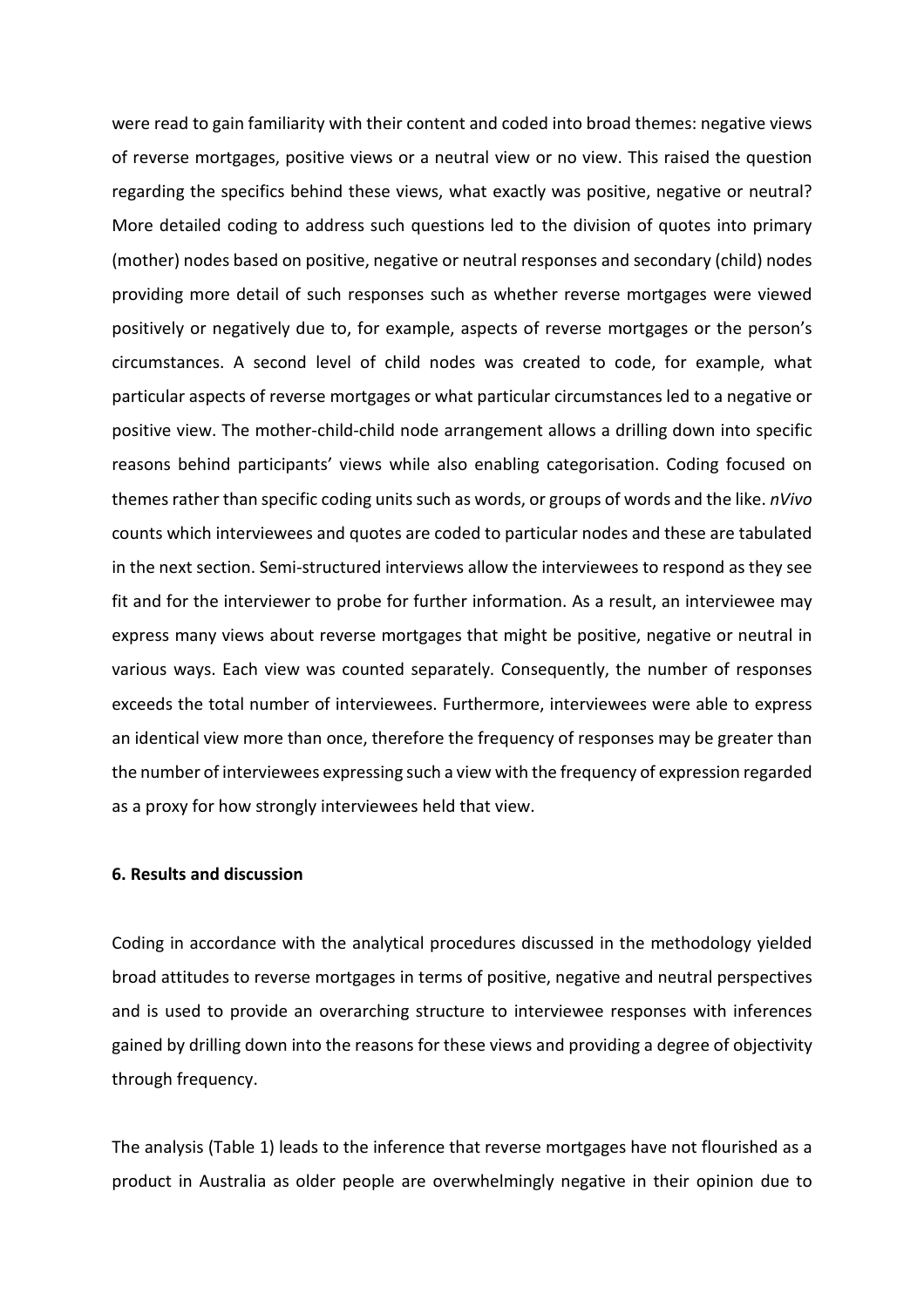either aspects of the product (14 interviewees) or concerns about negative consequences arising from entering into a reverse mortgage (14 interviewees). Significantly fewer interviewees regarded reverse mortgages positively with the nature of the product considered by only 3 of the interviewees as appropriate and 5 interviewees indicating that a reverse mortgage would be helpful in their particular circumstances. Neutral responses also teased out further why reverse mortgages are not popular with 5 interviewees indicating that their particular circumstances were not suitable to taking up a reverse mortgage. In addition, 3 interviewees in this neutral category expressed unfamiliarity with reverse mortgages. The literature, for example the work of Rowlingson and McKay (2005), has focussed upon willing assets to the next generation. The initial broad analysis of this study suggests possibly less emphasis on the importance of this with 6 interviewees seemingly not caring about passing on an asset. These interviewees were generally of the view that their children had received enough over their lives or were otherwise doing well and did not need or expect an inheritance.

| <b>Broad view</b> | <b>Broad Reason</b>     | No of interviewees | <b>Frequency of responses</b> |
|-------------------|-------------------------|--------------------|-------------------------------|
| Negative          | Consequences            | 14                 | 23                            |
|                   | Nature of product       | 14                 | 23                            |
|                   | Unspecified             | 6                  | 12                            |
| Positive          | Consequences            | 5                  | 7                             |
|                   | Nature of Product       | 3                  | 3                             |
|                   | Unspecified             | 7                  | 10                            |
| Neutral           | Circumstances           | 5                  | 5                             |
|                   | Lack of familiarity     | 3                  | 3                             |
|                   | Don't care about estate | 6                  | 10                            |

**Table 1 Broad views of reverse mortgages, reasons and frequency of response**

Central to this analysis are questions regarding what aspects of reverse mortgages are regarded as negative or positive, what specific consequences are interviewees concerned about, in what circumstances might a reverse mortgage be helpful and under what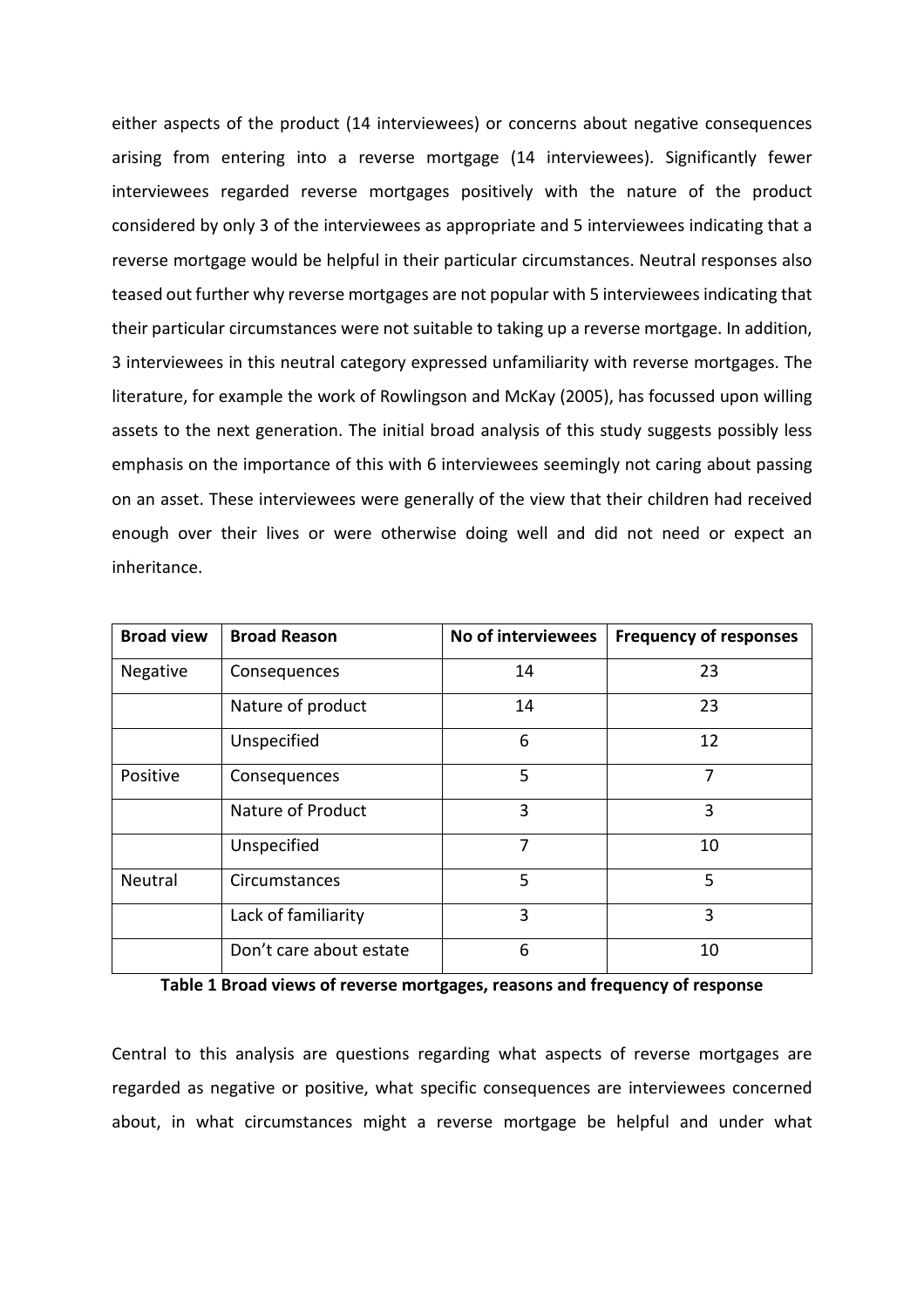circumstances is it ill-suited to even consider a reverse mortgage. In this regard, the analysis is structured to provide insights into these questions.

Two reasons dominate negative views of reverse mortgages; diminished estate and the desire to avoid debt (Table 2). As typified by the quotes below, some older people are concerned with the loss of an asset, mainly for the purpose of passing it onto children through an inheritance or the worry that recipients would inherit the reverse mortgage and interest payments.

# *"Because I want the money left in my house, I want to leave it for my daughter."*

# *"They'd inherit the reverse mortgage plus interest."*

However, as observed in the literature there is a lack of consensus on the desire to will a property unencumbered to the next generation with only 5 of the interviewees expressing a concern over this compared to 6 interviewees who were not concerned about estate (as indicated in Table 1 above). This contrasts with the views of Rowlingson and McKay (2005) but is consistent with those of Olsberg and Winters (2005) which suggest that desire to bequeath assets to children is not the main barrier for older people entering into reverse mortgages. Indeed, more important than having an estate to pass onto the next generation is the desire to avoid debt (6 interviewees) with evidence from the following quotes that some participants were loathed to incur debt after having worked hard for many years to pay off their home loan.

*"No, it's only more money you've got to pay back then."*

*"Well you've got a mortgage and you want to reverse it? I think you want to pay it off, not reverse it. Want to get rid of it."*

| <b>Specific Reason</b> | No of interviewees | <b>Frequency of responses</b> |
|------------------------|--------------------|-------------------------------|
| Desire to avoid debt   | h                  |                               |
| Diminished estate      |                    |                               |
| No money at the end    |                    |                               |
| Won't have an asset    |                    |                               |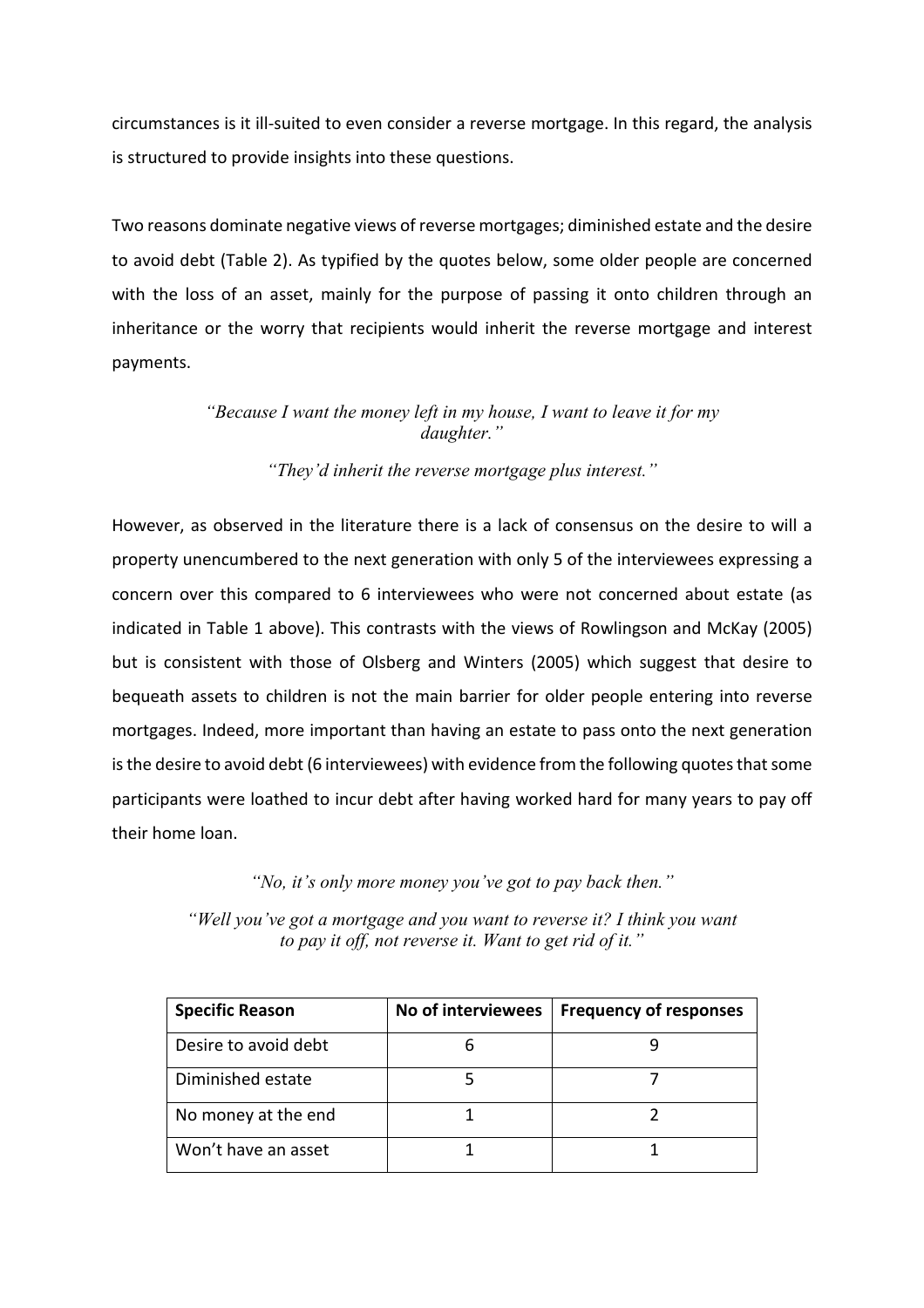| Worried will lose house |  |
|-------------------------|--|
|                         |  |

## **Table 2 Negative views related to expected consequences of entering a reverse mortgage**

The other three negative reasons in Table 2 articulate the general concern of losing the house, not having an asset or having no money at the end of the process. Collectively these reasons demonstrate concern about security. While reverse mortgages do not allow an older person to borrow more than the equity remaining in their home, such a 'safeguard' is unlikely to alleviate these concerns.

*"I don't know, I'd just be worried about losing my house."*

In addition, a number of other unspecified negative reasons (Table 3) were voiced ranging from what might be regarded as a neutral negative (not a great idea) to a strong negative (wouldn't consider them).

*"… my husband and I actually did go and ask and advisor about doing that [taking out a reverse mortgage] and the information we were given, which I can't really remember in detail, it all boiled down to it's not a great idea."*

*"I can't think of a situation dire enough that I would contemplate doing anything like that."*

With respect to the latter quote, two participants similarly expressed that they would not touch reverse mortgages with a 'forty-foot barge pole' suggesting strong suspicion of the product.

| <b>Specific Reason</b> | No of interviewees | <b>Frequency of responses</b> |
|------------------------|--------------------|-------------------------------|
| No clear advantage     |                    |                               |
| Not a great idea       |                    |                               |
| Wouldn't consider them |                    |                               |

### **Table 3 Unspecified negative reasons**

The level of distrust is further highlighted by some extremely negative views relating to the nature of the product (Table 4). In this respect, three separate (and independent) interviewees described reverse mortgages as dangerous and as a scam (not necessarily the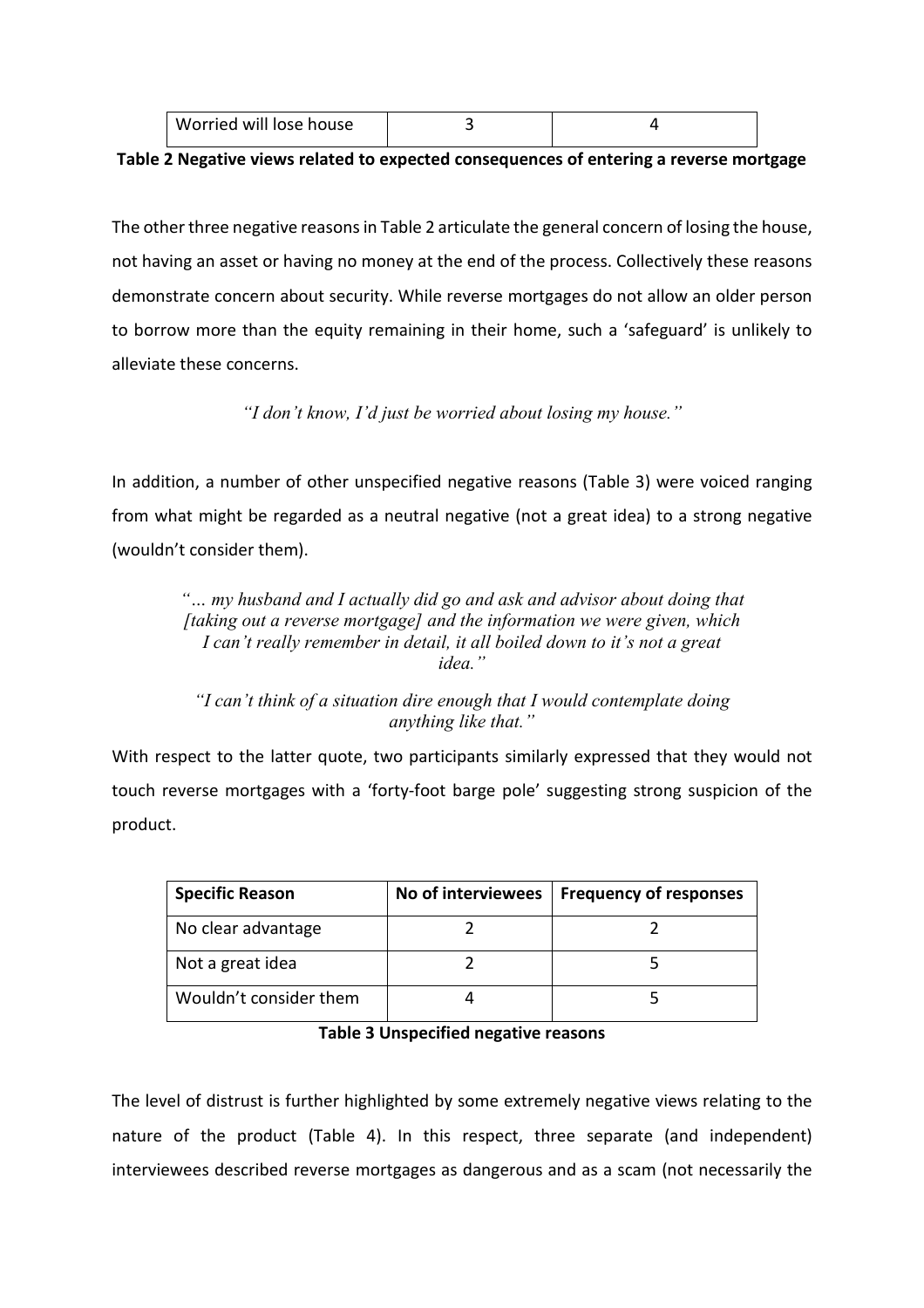same people). The detail behind why they are regarded as dangerous or a scam is not known but it may be due to high interest rates and fees and charges associated with them. If so, this would be consistent with research of Olsberg and Winters (2005), however views about fees and charges and high interest may not be the only reason for such strong views. Another possibility is that there is a lack of trust in financial institutions creating extreme scepticism about a product that encourages older people to get into debt after having worked hard to eliminate it. This research was conducted during a time when the financial sector was subject to a Royal Commission into their conduct and many stories of systemic poor and unethical behaviour were being discussed on the press.

*"And if it's actually the start-up fee when I said the real interest rate. Um if you, if you're paying out say \$6,000 or \$7,000 for a um basically an application fee, um then if you know as an older person maybe you're only going to live for ten years so that's effectively and extra \$600 a year um and that you actually pay it up, up front. Now had you been able to invest that \$6,000 um it would have actually given you a better return, so the real interest rate is, can be well above the 6% or 7%."*

*"That's just terrifying for me because there's so many terms and conditions and they're not always stable. Things change. So those things worry me greatly too. Or will worry me greatly. I don't think I'd want to use them."*

One comment referred to the possibility of simply taking out a normal loan, like a line of credit, instead of a reverse mortgage. This was regarded a simpler, easier and superior solution, especially if the line of credit is already in place and an older person simply has to draw down on it.

| <b>Specific Reason</b> | No of interviewees | <b>Frequency of responses</b> |
|------------------------|--------------------|-------------------------------|
| Dangerous              |                    |                               |
| <b>Disgusting</b>      |                    |                               |
| Don't like them        |                    |                               |
| High interest and fees |                    |                               |
| Scam                   |                    |                               |

*"Well you could just about get an overdraft anyway couldn't you."*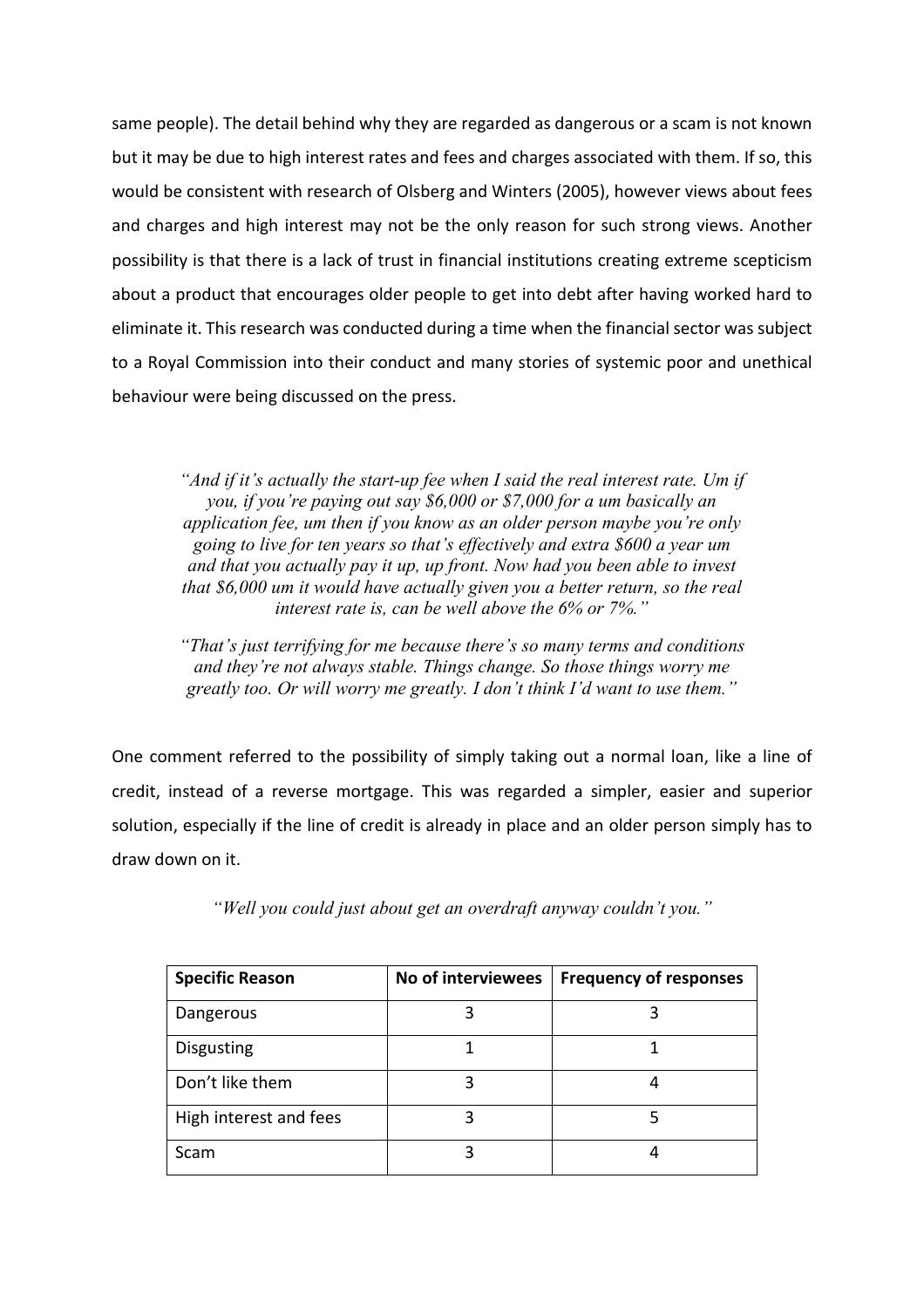| Terms and conditions |  |
|----------------------|--|
| Use an alternative   |  |

**Table 4 Negative views relating to the nature of the product**

In contrast to the strong degree of negativity, positive responses are few (Table 5) and indeed even one of the unspecified positive responses comes with a negative qualifier regarding the possibility of it creating an overall burden. However, there was some recognition that reverse mortgages could be useful for people who are asset rich and income poor with the ability to have access to cash. In this context one older interviewee related a story about a friend who was relatively cash poor and would have found a reverse mortgage useful.

| <b>Broad reason</b> | <b>Specific Reason</b>      | No of interviewees | <b>Frequency of responses</b> |
|---------------------|-----------------------------|--------------------|-------------------------------|
| Positive            | Asset rich, income poor     | $\overline{2}$     | 3                             |
| circumstances       |                             |                    |                               |
|                     | Avoid burdening others      | $\mathbf{1}$       | 1                             |
|                     | Can use if circumstances    | 3                  | 3                             |
|                     | change                      |                    |                               |
| product<br>Positive | Gives you ready cash        | 3                  | 3                             |
| views               |                             |                    |                               |
| Positive            | OK if it benefits/no burden | 4                  | 4                             |
| consequences        |                             |                    |                               |
| Positive            | Good idea                   | $\overline{2}$     | 3                             |
| unspecified         |                             |                    |                               |
|                     | No reason given             | 1                  | 2                             |

*"And they had a lovely unit, but they had no money."*

**Table 5 Positive responses to reverse mortgages**

More neutral responses (Table 6) include having no need for a reverse mortgage due to having enough funds and housing circumstances such as joint ownership or tenure which prevent the individual from being eligible to take out a reverse mortgage. A couple of participants simply admitted that they do not understand reverse mortgages (Table 7), and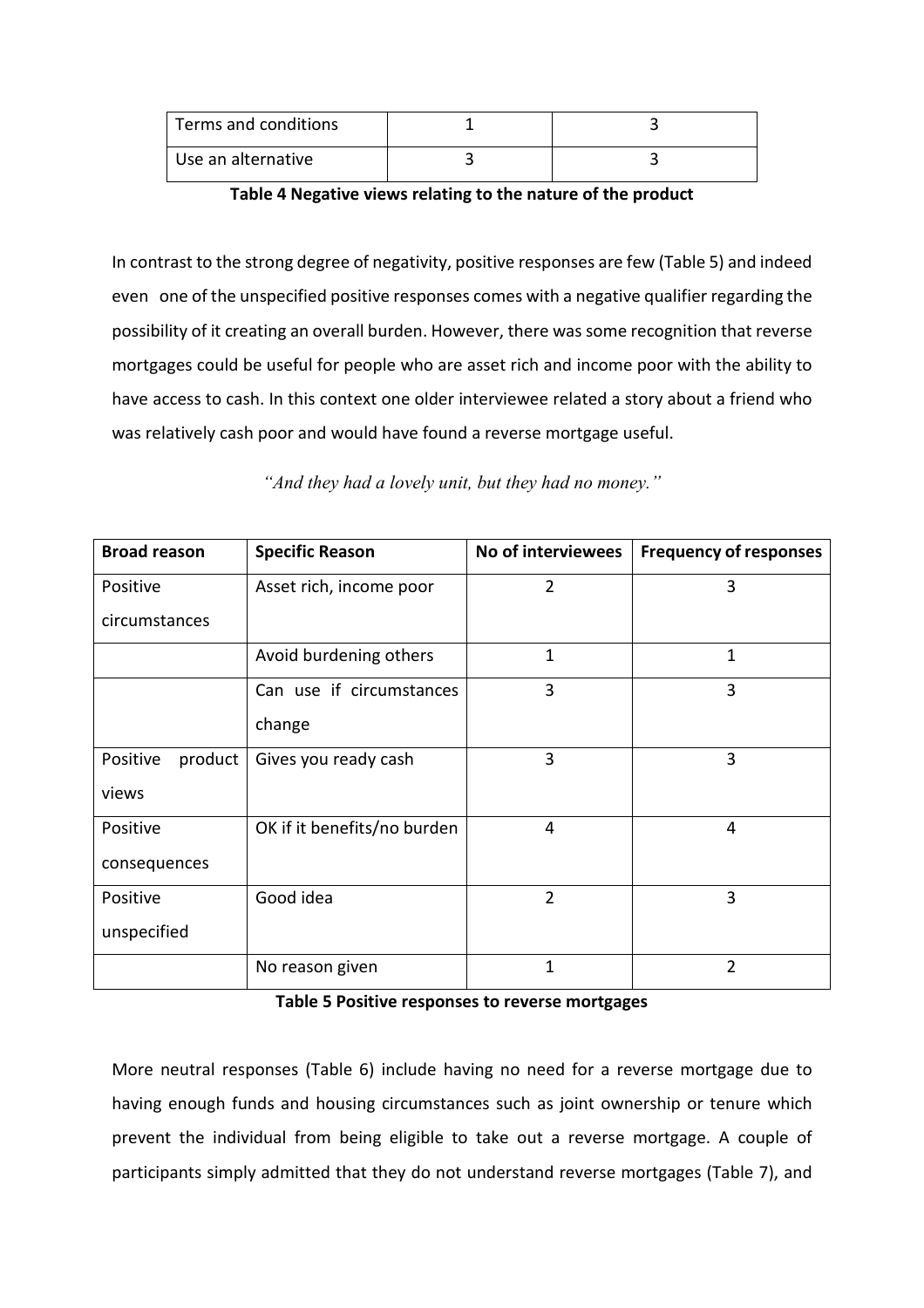another raised the issue of how the money gets replaced. While this represents a lack of understanding of reverse mortgages, since the money does not necessarily get replaced, there is a fear regarding debt that lies behind this lack of understanding. This reinforces the conclusion that reverse mortgages are unpopular due to the desire to avoid debt.

*"Well the source of ready money is there but where's it get replaced? How does it ever get replaced? I don't know."*

| <b>Specific Reason</b> | No of interviewees   Frequency of responses |
|------------------------|---------------------------------------------|
| Can't sell my house    |                                             |
| No need for it         |                                             |

**Table 6 Neutral views related to circumstances not being suitable**

| <b>Specific Reason</b> | No of interviewees   Frequency of responses |
|------------------------|---------------------------------------------|
| Don't understand them  |                                             |
| How do you pay it back |                                             |

**Table 7 Neutral responses related to not being familiar with reverse mortgages**

# **7. Conclusion**

This paper has established both the downsides (risk, cost) and upsides (releasing cash, income) of reverse mortgages. The paper has also identified the growth of reverse mortgage products internationally, in countries such as the US and UK, however the experience of Australia is different. Despite, undoubted latent demand, as evidenced by demographic trends and locked-in value in their homes, the appetite for reverse mortgages is seemingly stagnant in Australia with financial institutions withdrawing from the market. These findings are in contrast to the earlier work of Reed and Wu (2007b) and Reed (2009) noting an increase in the popularity of reverse mortgages in Australia from 2005 to 2007. It is within this context that this research sought to explore the opinions and perceptions of people aged over 65 in South Australia with respect to reverse mortgages.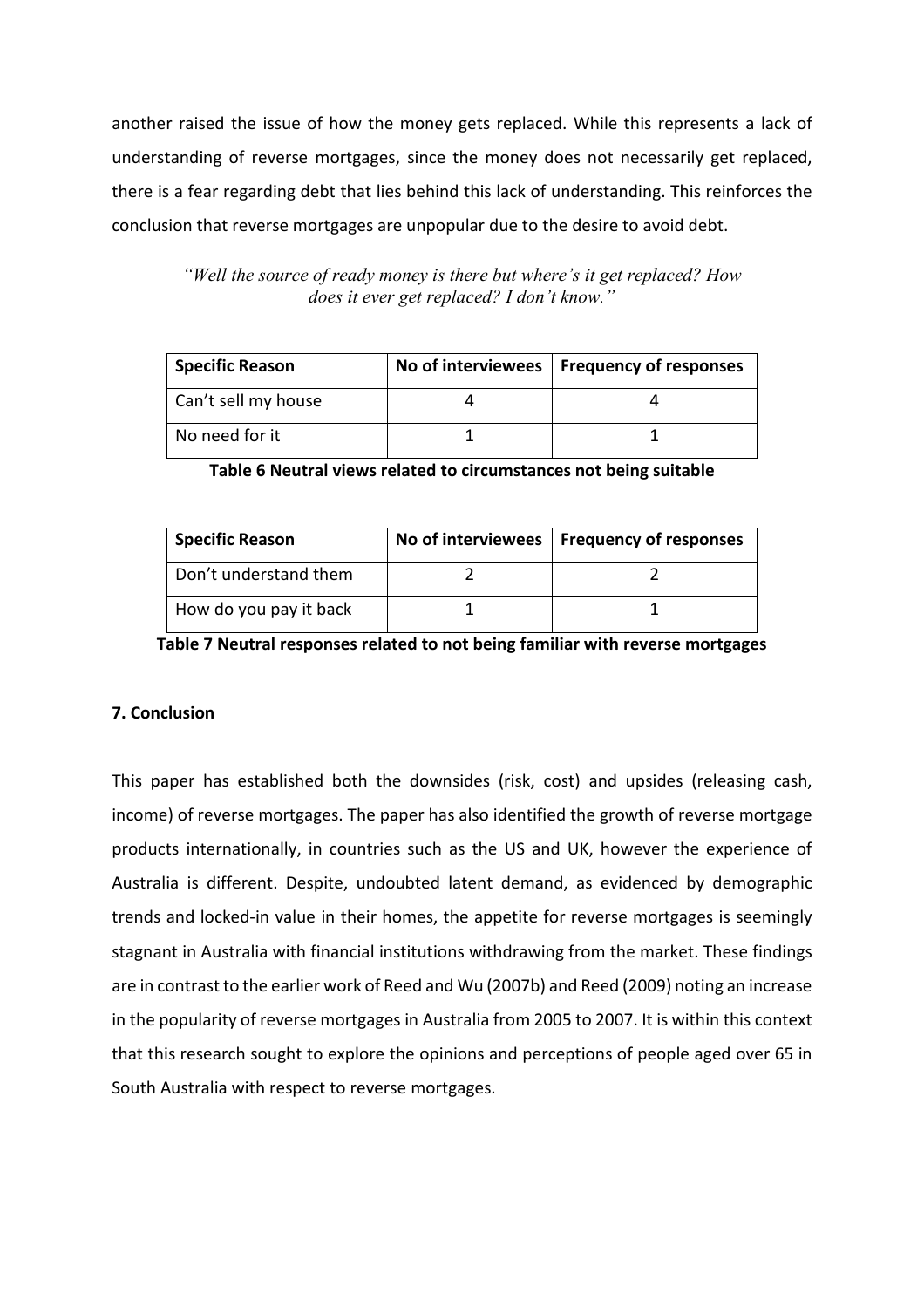Prior to this study, research suggested that barriers to older people taking up reverse mortgages are high fees and charges and with a desire, as Ong (2008) noted, to passing an asset to their children. While some participants in the study also expressed these concerns and therefore supportive of the literature, others expressed contrary views regarding the need to will assets. Indeed, more prevalent was a desire to avoid debt and to retain an asset (either the house itself or the equity in it) for security rather than for bequests. The analysis shows that many older people hold reverse mortgages in contempt and are concerned about associated terms and conditions. Genuinely neutral views tended come from older people who are simply not in a position to enter a reverse mortgage, mainly due to lacking complete control over the property. The only positive to emerge about reverse mortgages is the potential that that the release of equity may lead to a better quality of life through providing cash, but there is reservation that it may also burden older people in the longer term.

With most financial institutions exiting the reverse mortgages market in Australia, it may be too late to affect an uptake, but from a policy perspective what could institutions do to alter the current level of negativity and develop a new reverse mortgage product or modify existing ones? In 2012, ASIC introduced a number of enhanced consumer protections to encourage reverse mortgage providers to lend responsibly and provide mandatory disclosures to borrowers (ASIC, 2018). ASIC also restricted the ways in which a reverse mortgage can be enforced and also introduced the 'no negative equity guarantee' whereby borrowers cannot owe more than the market value of the property when it is sold (ASIC, 2018). This occurred even though many lenders had been implementing their own loan to value ratios to ensure that some equity always remained in the home. Even without these measures, ASIC (2018) analysis shows that borrowers are only likely to lose their home equity in extreme circumstances such as a large increase in interest rates or a large decline in house prices. The results of this study suggest that many older people are unaware of these measures and are unable to predict or evaluate the likelihood that their fears would come to pass. Increasing financial literacy with respect to reverse mortgages and their regulation would help in this regard. Since ASIC's recommendation that lenders take greater responsibility for educating borrowers with respect to these details was met with some lenders exiting the reverse mortgage market, education must now be provided in an alternative fashion.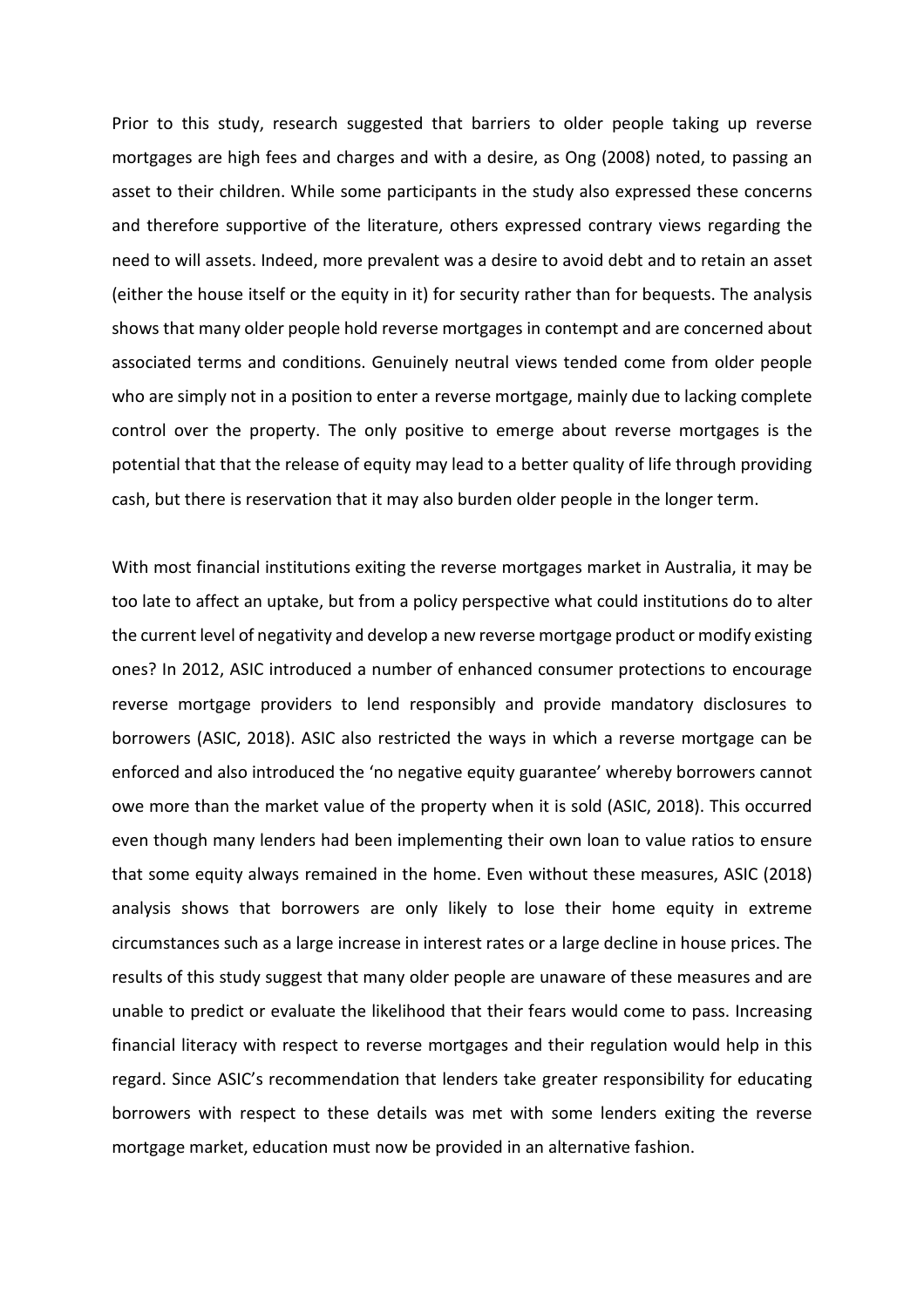Attempts at educating the market may prove fruitless due to the lack of trust and confidence in the banking industry and its regulation in the wake of the Royal Commission into the banking industry which exposed poor lending practices on the part of many financial institutions and the inept regulation of such practices (Commonwealth of Australia, 2019). Some smaller financial institutions such as credit unions, who operate for the benefit of members rather than shareholders, came out of the Royal Commission with their reputations intact. Therefore, a potential solution to encourage the adoption of more reverse mortgages may be to encourage these institutions to develop their own reverse mortgage product that meets the needs of older members and which also addresses the concerns about interest rates and fees.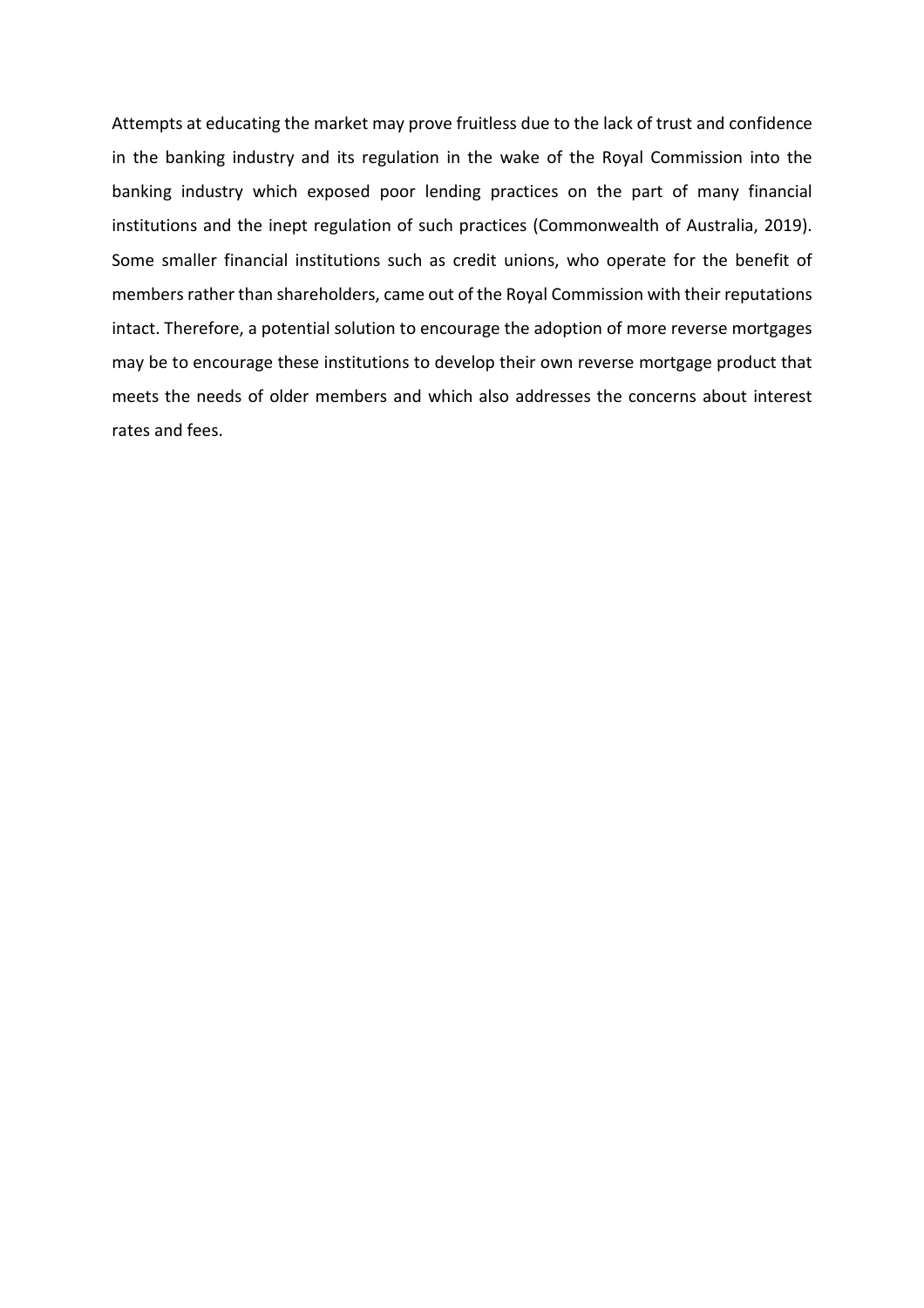### **References**

Ando, A. and Modigliani, F. (1963) 'The "Life Cycle" Hypothesis of Saving: Aggregate Implications and Tests', *The American Economic Review*, vol. 53, no. 1, pp. 55-84.

Australian Bureau of Statistics (2014) *Australian historical population statistics 2014* 'Table 2. Population Age-Sex Structure' (Cat no. 3105.64.001). Data extracted on 03 Apr 2018 11:18 UTC (GMT) from ABS.Stat © Commonwealth of Australia, Creative Commons Attribution 2.5 Australia, viewed 29 January 2019, <https://creativecommons.org/licenses/by/2.5/au>.

Australian Bureau of Statistics (2017) w*ww.abs.gov.au,* viewed 29 January 2019, <http://www.abs.gov.au/ausstats/abs@.nsf/Latestproducts/3222.0Media%20Release22017 %20(base)%20-

%202066?opendocument&tabname=Summary&prodno=3222.0&issue=2017%20(base)%20 -%202066&num=&view=>.

Australian Securities & Investment Commission (2018) 'Review of reverse mortgage lending in Australia', viewed 12 February 2019, <https://download.asic.gov.au/media/4851420/rep-586-published-28-august-2018.pdf>.

Australian Securities and Investment Commission (2019) 'Reverse Mortgages', viewed 6 February 2019, <https://www.moneysmart.gov.au/superannuation-and-retirement/incomesources-in-retirement/home-equity-release/reverse-mortgages>.

Banks, J., Blundell, R. and Tanner, S. (1998) 'Is there a retirement-savings puzzle?', *American Economic Review*, vol. 88, no. 4, pp. 769-788.

Canstar (2019) 'What does a reverse mortgage cost over time?', viewed 5 August 2019, <https://www.canstar.com.au/home-loans/reverse-mortgages/what-might-a-reversemortgage-cost-over-time/>.

Carroll, C.D. (1997) 'Buffer-stock savings and the life cycle/permanent income hypothesis', *Quarterly Journal of Economics*, vol. 11, pp. 1-55.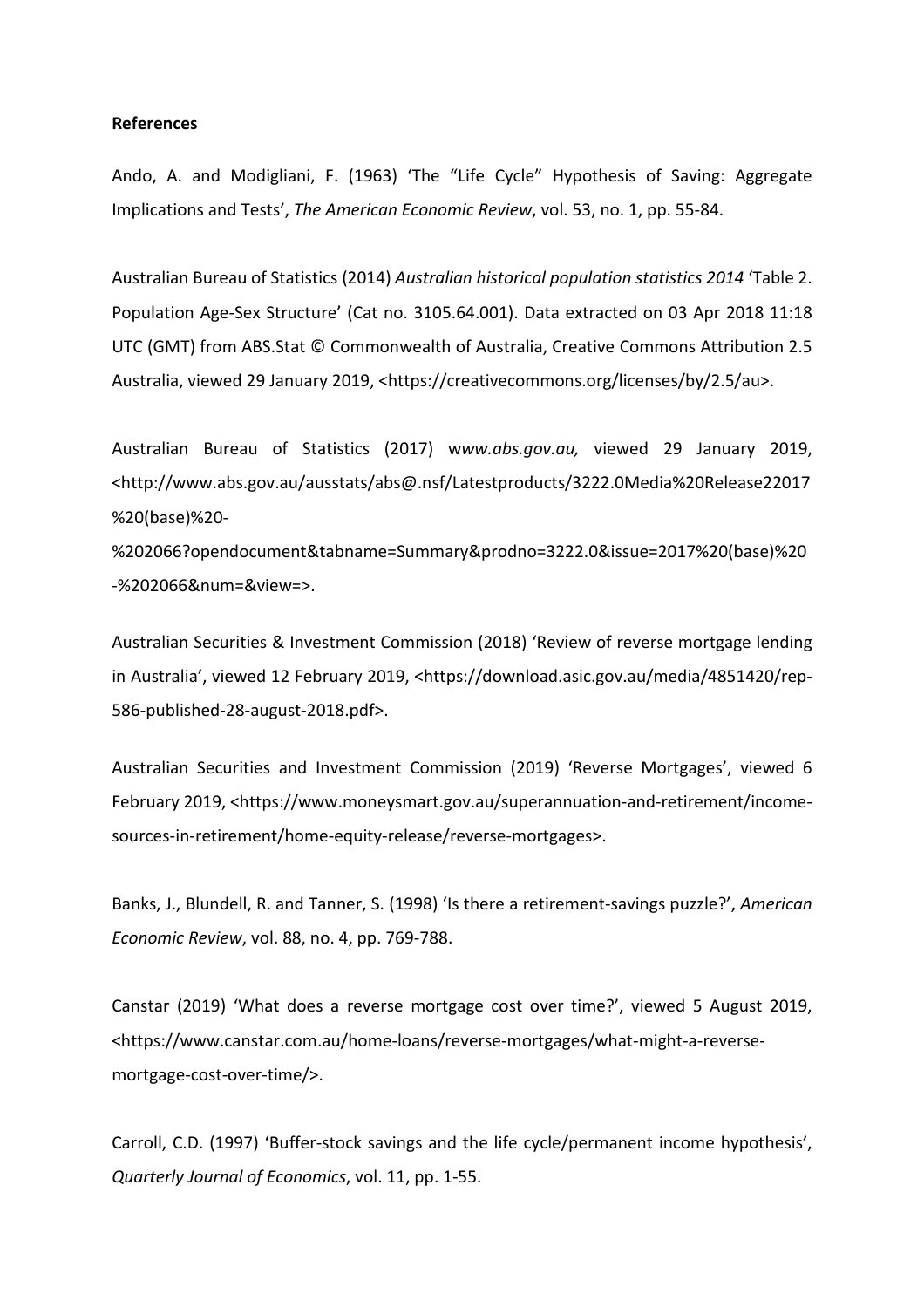CBRE, (2016) 'Millennials: Myths and Realities', CBRE, viewed 15 August 2018, <https://www.officego.pl/biura/oferty/MEDIA/EBOOK/Millennials/files/assets/common/do wnloads/publication.pdf>.

Chou, K.L., Chow, N.W.S. and Chi, I. (2006) 'Willingness to consider applying for reverse mortgage in Hong Kong Chinese middle-aged homeowners', *Habitat International*, vol. 30, no. 3, pp. 716-727.

Collett, J. (2018) 'Government reverse mortgage expanded' *The Sydney Morning Herald*, May 9, viewed 2 September 2019, <https://www.smh.com.au/money/borrowing/governmentreverse-mortgage-expanded-20180509-p4ze6z.html>.

Commonwealth of Australia (2019) 'Royal Commission into Misconduct in the Banking, Superannuation and Financial Services Industry, Final Report, Volume 1', viewed 2 September 2019, <https://www.royalcommission.gov.au/sites/default/files/2019-02/fsrc-volume-1 final-report.pdf>.

Costa-Font, J., Gil, J. and Mascarilla, O. (2010) 'Housing wealth and housing decisions in old age: Sale and reversion', *Housing Studies*, vol. 25, no. 3, pp. 375-395.

Cutler N.E. (2003) 'Home ownership and retirement planning: Financial worries and reverse mortgages', *Journal of Financial Service Professionals*, vol. 57, no. 2, pp. 21-23.

Davidoff, T. (2006) 'Maintenance and the home equity of the elderly', Fisher Center for Real Estate and Urban Economics Paper No. 03-288, http://dx.doi.org/10.2139/ssrn.509294.

De Nardi, M., French, E. and Jones, J.B. (2016) 'Savings after retirement: Aa survey', *Annual Review of Economics*, vol. 8, pp. 177-204, https://doi.org/10.1146/annureveconomics-080315-015127.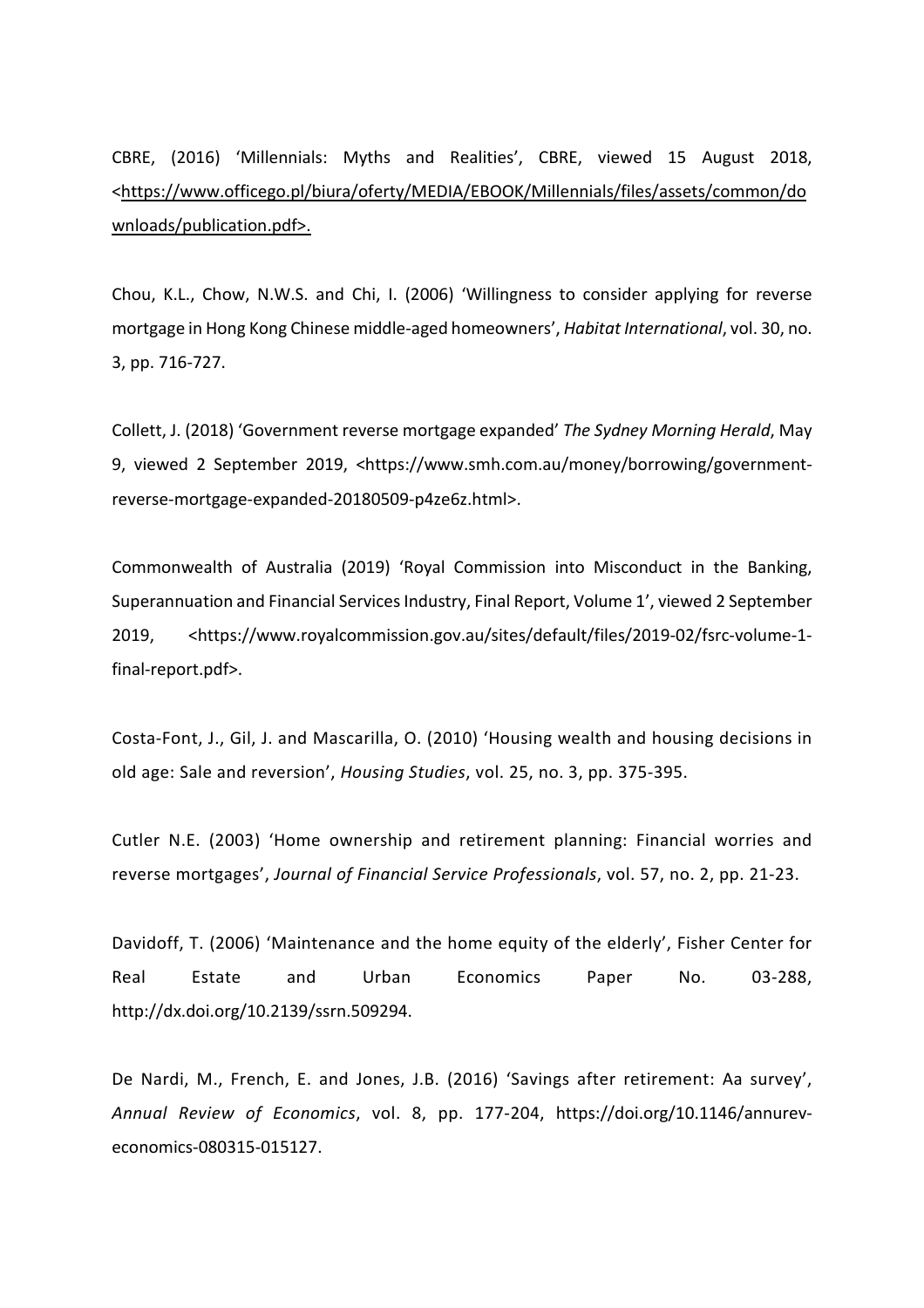Department of Housing and Urban Development (2019) 'HUD FHA HECM Single Family Portfolio Snap Shot', viewed 5 August 2019, https://www.hud.gov/program\_offices/housing/rmra/oe/rpts/hecmsfsnap/hecmsfsnap

Equity Release Council (2018a), *Spring 2018 Market Report*, Equity Release Council, Thornby, viewed 16 March 2019, <https://www.equityreleasecouncil.com/documentlibrary/equity-release-market-report-spring-2018/spring-market-report-2018 final.pdf>.

Equity Release Council (2018b) *How to access property wealth in later life*, Equity Release Council, Northants, UK.

Gibler, K. and Rabianski, J. (1993), 'Elderly Interest in Home Equity Conversion,' *Housing Policy Debate*, vol. 4, no. 4, pp. 565-588.

Haurin, D., Ma, C., Moulton, S., Schmeiser, M., Seligman, J. and Shi, W., (2014) 'Spatial Variation in Reverse Mortgages Usage: House Price Dynamics and Consumer Selection', *The Journal of Real Estate Finance and Economics*, vol. 53, no. 3, pp. 392-417.

Haurin, D.R. and Moulton, S. (2017) 'International perspectives on homeownership and home equity extraction by senior households', *Journal of European Real Estate Research*, vol. 10, no. 3, pp.245-276.

Haurin, D.R. Moulton, S. and Shi, W (2017) 'The accuracy of senior households' estimates of home values: Application to the reverse mortgage decision', *Real Estate Economics*, vol. 46, no. 3, pp. 655-697.

Huan, C. and Mahoney, J. (2002) 'Equity Release Mortgages', *Housing Finance International*, vol. 16, pp. 29-35.

Jappelli, T. (2010) 'Economic literacy: An international comparison', *The Economic Journal*, vol. 120, no. 548, pp. F429-F451.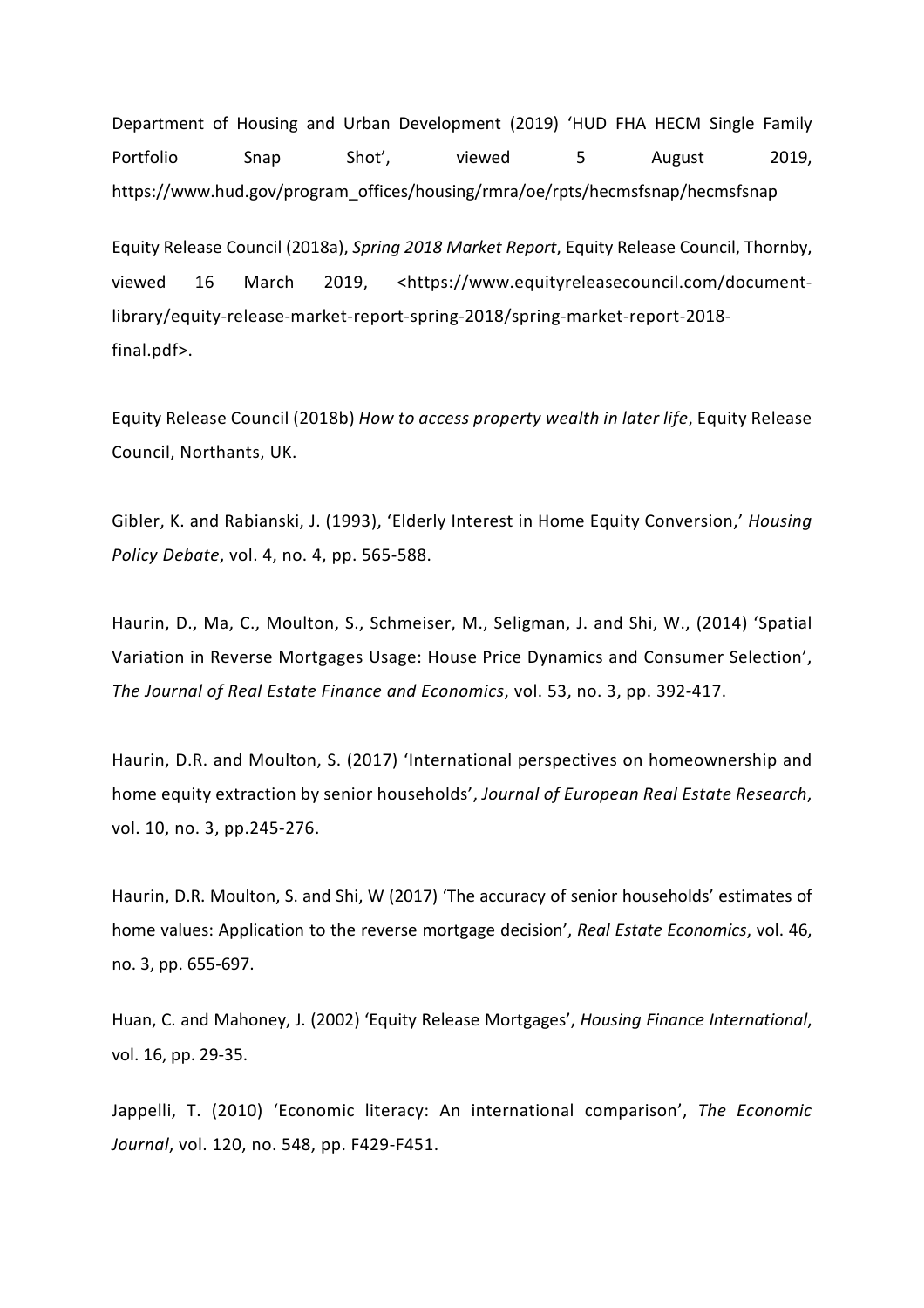Kane, A (2018) 'The last remaining major bank offering reverse mortgages and its subsidiary will withdraw their reverse mortgage products from sale next year', *The Adviser*, 22 October, <https://www.theadviser.com.au/breaking-news/38395-cbabankwest-withdraw-from-reverse-mortgage-market-2>.

Lucas, D. (2015) 'Hacking reverse mortgages', viewed 5 August 2019, <https://www.joim.com/wp-content/uploads/emember/downloads/lucas.pdf>.

Lowies, B., Helliar, C., Lushington, K. and Whait, R.B., 2019. *The Financial Capability of Older People,* University of South Australia Business School, Adelaide.

Modigilani, F. and Brumberg, R. (1954) 'Utility Analysis and the Consumption Function; An Interpretation of Cross-Section Data' in K.K. Kurihara (ed) *Post-Keynesian Economics*, Rutgers University Press, New Brunswick, pp. 388-436.

Merrill, S.R., Finkel, M., and Kutty, N.K. (1994), 'Potential beneficiaries from reverse mortgage products for elderly homeowners: An analysis of American housing survey data', *Real Estate Economics*, vol. 22, no. 2, pp. 257–299.

Mitchell, O.S. and Piggott, J. (2004) 'Unlocking Housing Equity in Japan', *Journal of the Japanese and International Economies*, vol. 18, no. 4, pp. 466-505.

Nakajima, M. and Telyukova, I. (2017), 'Reverse mortgage loans: A quantitative analysis', *Journal of Finance*, vol. 72, no. 2, pp. 911-950.

Olsberg, D. and Winters, M. (2005) *Ageing in place:intergenerational and intrafamilial housing transfers and shifts in later life. AHURI Final Report No. 88, Australian Housing and* Urban Reserach Institute, Melbourne.

O'Mahony, L. F. and Overton, L. (2014) 'Asset-based Welfare, Equity Release and the Meaning of the Owned Home', *Housing Studies,* vol 30, no. 3, pp. 392-412.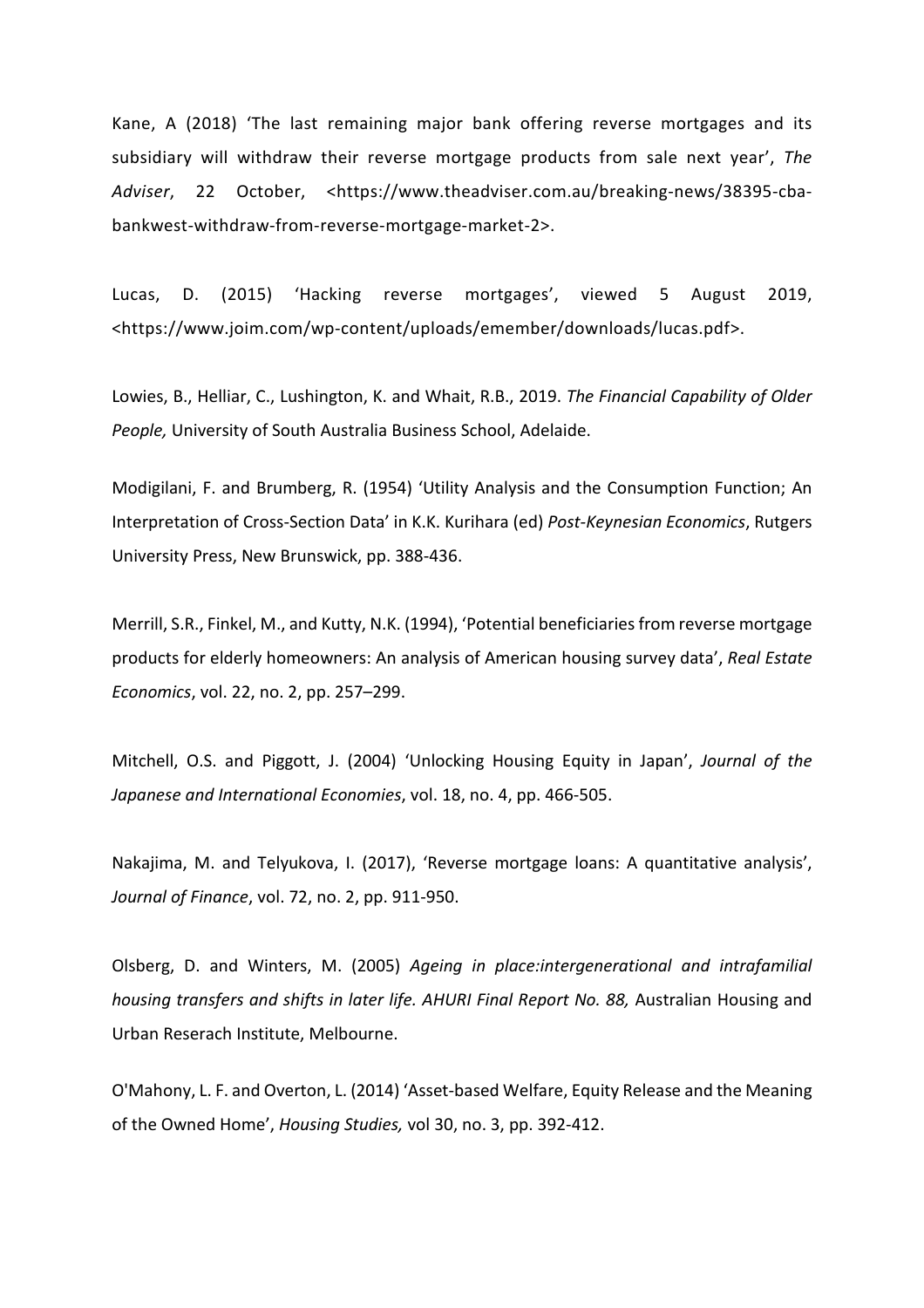Ong, R. (2008) 'Unlocking housing equity through reverse mortgages: The case of elderly homeowners in Australia', *European Journal of Housing Policy,* vol 8, no.1, pp. 61-79.

Ong, R. (2009) 'House price appreciation in old age: Analysis and issues for the use of reverse mortgages as a retirement funding strategy in Australia', *Journal of Population Aging*, vol. 2, no. 3-4, pp. 139-160.

Productivity Commission (2015) 'Housing decisions of older Australians', Commission Research Paper, Canberra, viewed 12 February 2019, <https://www.pc.gov.au/research/completed/housing-decisions-older-australians>.

Redfoot, D. L., Scholen, K., and Brown, S.K. (2007) *Reverse mortgages: Niche product or mainstream solution? Report on the 2006 AARP national survey of reverse mortgage shoppers* (2007-22), AARP Public Policy Institute, Washington, D.C.

Reed, R. (2004) *Reverse Mortgages: unlocking the potential of your home*, Wrightbooks, Milton, Queensland.

Reed, R. (2009) '*The increasing use of reverse mortgages in Australia by older households'*, Paper presented at the 15th Annual Pacific Rim Real Estate Society (PRRES) Conference, Sydney, 18-21 January.

Reed, R. and Gibler, K. M. (2003) *'The case for reverse mortgages in Australia – Applying the USA experience'*, Paper presented at the 9th Annual Pacific Rim Real Estate Society (PRRES) Conference, Brisbane, 19–22 January.

Reed, R. and Wu, H (2007a) *'The potential for use and misuse of reverse mortgages in Australia'*, Paper presented at the 12th Annual Asian Real Estate Society (AsRES) Conference, Macau, 9-12 July.

Reed, R. and Wu, H (2007b) *'The increasing acceptance of reverse mortgages in Australia'*, Paper presented at the 14th Annual European Real Estate Society (ERES) Conference, London, 27–30 June.